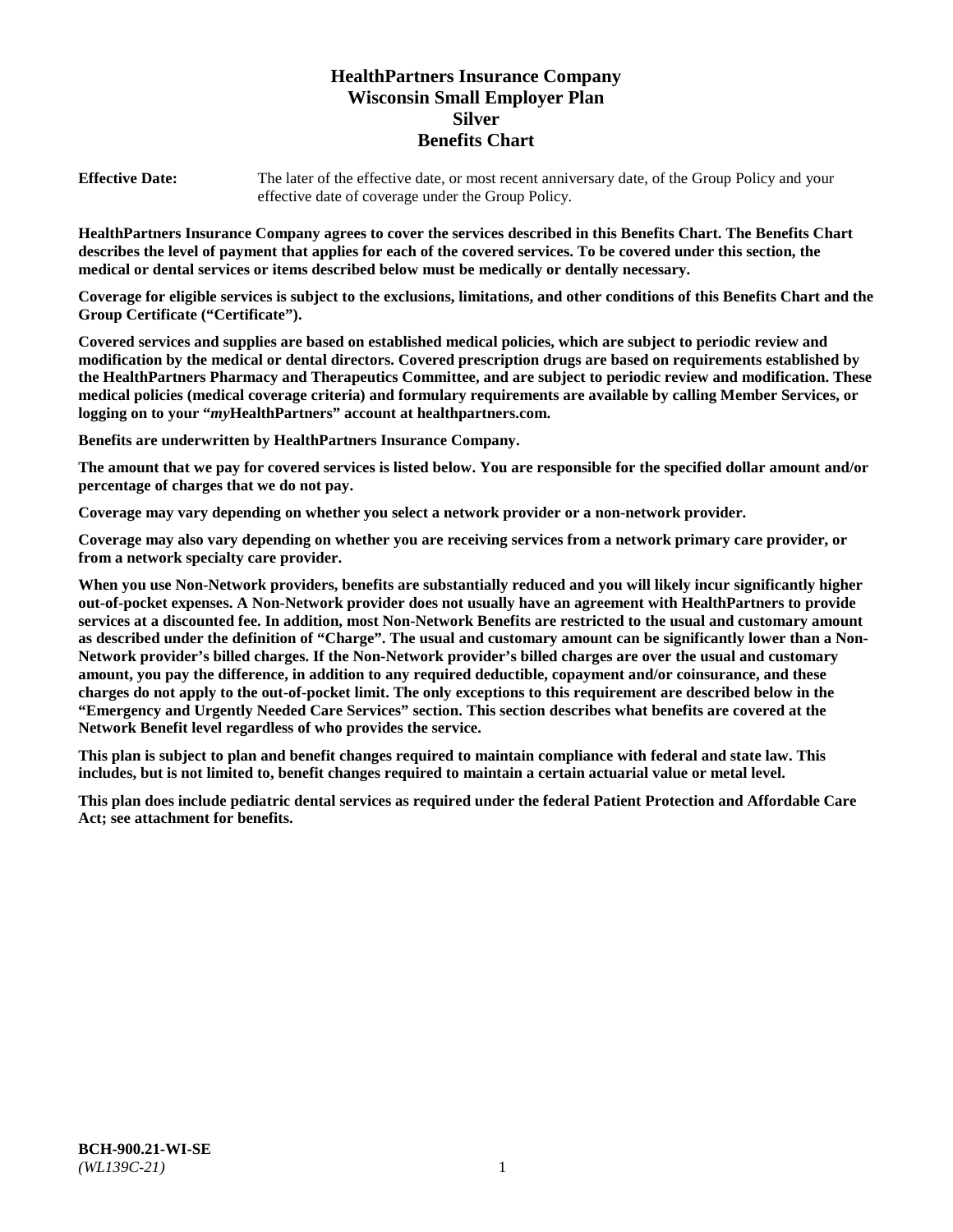# **These definitions apply to this Benefits Chart. They also apply to the Certificate.**

| <b>Biosimilar Drug:</b> | A prescription drug, approved by the Food and Drug Administration (FDA), that the FDA has<br>determined is biosimilar to and interchangeable with a biological brand name drug. Biosimilar<br>drugs are not considered generic drugs and are not covered under the generic drug benefit.                                                                                                                                                                                                                                                                                                                                                     |
|-------------------------|----------------------------------------------------------------------------------------------------------------------------------------------------------------------------------------------------------------------------------------------------------------------------------------------------------------------------------------------------------------------------------------------------------------------------------------------------------------------------------------------------------------------------------------------------------------------------------------------------------------------------------------------|
| <b>Brand Name Drug:</b> | A prescription drug, approved by the Food and Drug Administration (FDA), that is manufactured,<br>sold, or licensed for sale under a trademark by the pharmaceutical company that originally<br>researched and developed the drug. Brand name drugs have the same active-ingredient formula as<br>the generic version of the drug. However, generic drugs are manufactured and sold by other drug<br>manufacturers and are generally not available until after the patent on the brand name drug has<br>expired. A few brand name drugs may be covered at the generic drug benefit level if this is<br>indicated on the formulary.           |
| <b>Calendar Year</b>    | This is the 12-month period beginning 12:01 A.M. Central Time, on January 1, and ending 12:00<br>A.M. Central Time of the next following December 31.                                                                                                                                                                                                                                                                                                                                                                                                                                                                                        |
| <b>Charge:</b>          | For covered services delivered by a network provider, this is the provider's discounted fee for a<br>given medical/surgical service, procedure or item.                                                                                                                                                                                                                                                                                                                                                                                                                                                                                      |
|                         | For covered services delivered by non-network providers, a contracted rate may apply if such<br>arrangement is available to HealthPartners.                                                                                                                                                                                                                                                                                                                                                                                                                                                                                                  |
|                         | For the usual and customary charge for covered services delivered by non-network providers, our<br>payment is calculated using one of the following options to be determined at HealthPartners'<br>discretion: 1) a percentage of the Medicare fee schedule; 2) a comparable schedule if the service is<br>not on the Medicare fee schedule; or 3) a commercially reasonable rate for such service.                                                                                                                                                                                                                                          |
|                         | The usual and customary charge is the maximum amount allowed that we consider in the<br>calculation of the payment of charges incurred for certain covered services. You must pay for any<br>charges above the usual and customary charge, and they do not apply to the out-of-pocket limit.                                                                                                                                                                                                                                                                                                                                                 |
|                         | A charge is incurred for covered ambulatory medical and surgical services, on the date the service<br>or item is provided. A charge is incurred for covered inpatient services, on the date of admission to<br>a hospital. To be covered, a charge must be incurred on or after your effective date and on or<br>before the termination date.                                                                                                                                                                                                                                                                                                |
| Copayment/Coinsurance:  | The specified dollar amount, or percentage, of charges incurred for covered services, which we do<br>not pay, but which you must pay, each time you receive certain medical services, procedures or<br>items. Our payment for those covered services or items begins after the copayment or coinsurance<br>is satisfied. Covered services or items requiring a copayment or coinsurance are specified in this<br>Benefits Chart.                                                                                                                                                                                                             |
|                         | For services provided by a network provider:<br>An amount which is listed as a flat dollar copayment is applied to a network provider's discounted<br>charge for a given service. However, if the network provider's discounted charge for a service or<br>item is less than the flat dollar copayment, you will pay the network provider's discounted charge.<br>An amount which is listed as a percentage of charges or coinsurance is based on the network<br>provider's discounted charges, calculated at the time the claim is processed, which may include an<br>agreed upon fee schedule rate for case rate or withhold arrangements. |
|                         | For services provided by a non-network provider:<br>Any copayment or coinsurance is applied to the lesser of the provider's charges or the usual and<br>customary charge for a service.                                                                                                                                                                                                                                                                                                                                                                                                                                                      |
|                         | A copayment or coinsurance is due at the time a service is provided, or when billed by the<br>provider. The copayment or coinsurance applicable for a scheduled visit with a HealthPartners<br>network provider will be collected for each visit, late cancellation and failed appointment.                                                                                                                                                                                                                                                                                                                                                  |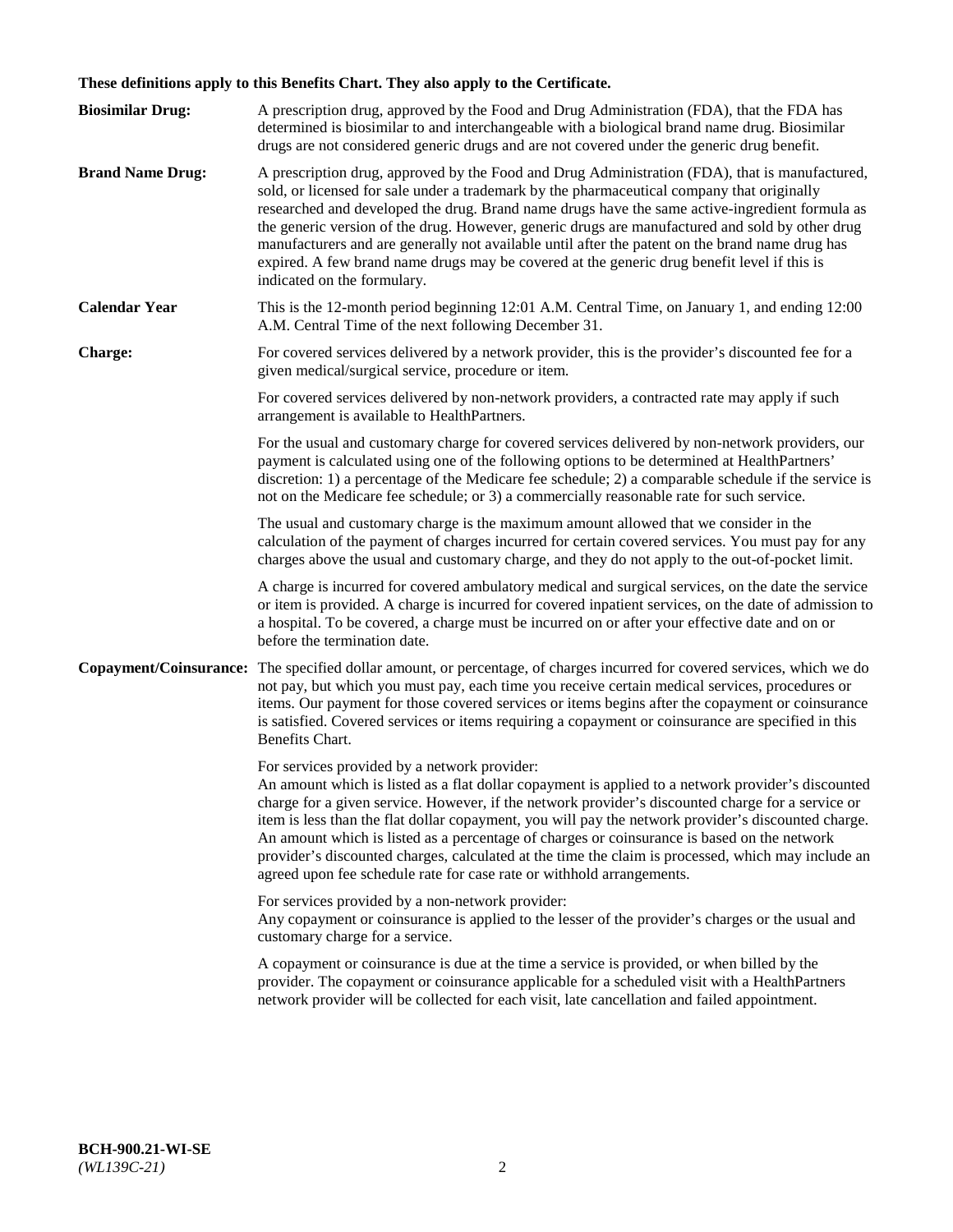| Deductible:                                | The specified dollar amount of charges incurred for covered services, which we do not pay, but an<br>enrollee or a family has to pay first in a calendar year. Our payment for those services or items<br>begins after the deductible is satisfied. For network providers, the amount of the charges that apply<br>to the deductible are based on the network provider's discounted charges, calculated at the time<br>the claim is processed, which may include an agreed upon fee schedule rate for case rate or<br>withhold arrangements. For non-network providers, the amount of charges that apply to the<br>deductible are the lesser of the provider's charges or the usual and customary charge for a service. |
|--------------------------------------------|-------------------------------------------------------------------------------------------------------------------------------------------------------------------------------------------------------------------------------------------------------------------------------------------------------------------------------------------------------------------------------------------------------------------------------------------------------------------------------------------------------------------------------------------------------------------------------------------------------------------------------------------------------------------------------------------------------------------------|
|                                            | Any amounts paid or reimbursed by a third party, including but not limited to: point of service<br>rebates, manufacturer coupons, manufacturer debits cards or other forms of direct reimbursement<br>to an Insured for a product or service, will not apply toward your deductible, to the extent<br>permitted under state and federal law.                                                                                                                                                                                                                                                                                                                                                                            |
|                                            | Your plan has an embedded deductible. This means once an Insured meets the individual<br>deductible, the plan begins paying benefits for that person. If two or more members of the family<br>meet the family deductible, the plan begins paying benefits for all members of the family,<br>regardless of whether each Insured has met the individual deductible. However, an Insured may<br>not contribute more than the individual deductible toward the family deductible.                                                                                                                                                                                                                                           |
|                                            | All services are subject to the deductible unless otherwise indicated below in this Benefits Chart.                                                                                                                                                                                                                                                                                                                                                                                                                                                                                                                                                                                                                     |
| Formulary:                                 | This is a current list, which may be revised from time to time, of prescription drugs, medications,<br>equipment and supplies covered by us as indicated in this Benefits Chart which are covered at the<br>highest benefit level. Some drugs on the formulary may require prior authorization to be covered<br>as formulary drugs. The formulary, and information on drugs that require prior authorization, are<br>available by calling Member Services, or logging on to your "myHealthPartners" account at<br>healthpartners.com.                                                                                                                                                                                   |
| <b>Generic Drug:</b>                       | A prescription drug, approved by the Food and Drug Administration (FDA), that the FDA has<br>determined is comparable to a brand name drug product in dosage form, strength, route of<br>administration, quality, intended use and documented bioequivalence. Generally, generic drugs<br>cost less than brand name drugs. Some brand name drugs may be covered at the generic drug<br>benefit level if this is indicated on the formulary.                                                                                                                                                                                                                                                                             |
| <b>Lifetime Maximum</b><br><b>Benefit:</b> | The specified coverage limit actually paid by us for services and/or charges incurred by you for any<br>given procedure or diagnosis. Payment of benefits under this Benefits Chart ceases when that lifetime<br>maximum benefit is reached. You have to pay for any subsequent charges.                                                                                                                                                                                                                                                                                                                                                                                                                                |
| <b>Non-Formulary Drug:</b>                 | This is a prescription drug, approved by the Food and Drug Administration (FDA), that is not on<br>the formulary, is medically necessary and is not investigative or experimental or otherwise<br>excluded under the Certificate.                                                                                                                                                                                                                                                                                                                                                                                                                                                                                       |
|                                            | Out-of-Pocket Expenses: You pay the specified copayments/coinsurance and deductibles applicable for particular services,<br>subject to the out-of-pocket limit described below. These amounts are in addition to the monthly<br>premium payments.                                                                                                                                                                                                                                                                                                                                                                                                                                                                       |
| <b>Out-of-Pocket Limit:</b>                | You pay the copayments/coinsurance and deductibles for covered services, to the individual or<br>family out-of-pocket limit. Thereafter we cover 100% of the charges incurred for all other covered<br>services, for the rest of the calendar year. You pay amounts greater than the out-of-pocket limit if<br>you exceed any lifetime maximum benefit or any visit or day limits.                                                                                                                                                                                                                                                                                                                                      |
|                                            | Non-Network Benefits above the usual and customary charge (see definition of charge above) do<br>not apply to the out-of-pocket limit.                                                                                                                                                                                                                                                                                                                                                                                                                                                                                                                                                                                  |
|                                            | Non-Network Benefits for transplant surgery do not apply to the out-of-pocket limit.                                                                                                                                                                                                                                                                                                                                                                                                                                                                                                                                                                                                                                    |
|                                            | Any amounts paid or reimbursed by a third party, including but not limited to: point of service<br>rebates, manufacturer coupons, manufacturer debit cards or other forms of direct reimbursement to<br>an Insured for a product or service, will not apply as an out-of-pocket expense, to the extent<br>permitted under state and federal law.                                                                                                                                                                                                                                                                                                                                                                        |
|                                            | You are responsible to keep track of the out-of-pocket expenses. Contact Member Services for<br>assistance in determining the amount paid by the enrollee for specific eligible services received.<br>Claims for reimbursement under the out-of-pocket limit provisions are subject to the same time<br>limits and provisions described under the "Claims Provisions" section of the Certificate.                                                                                                                                                                                                                                                                                                                       |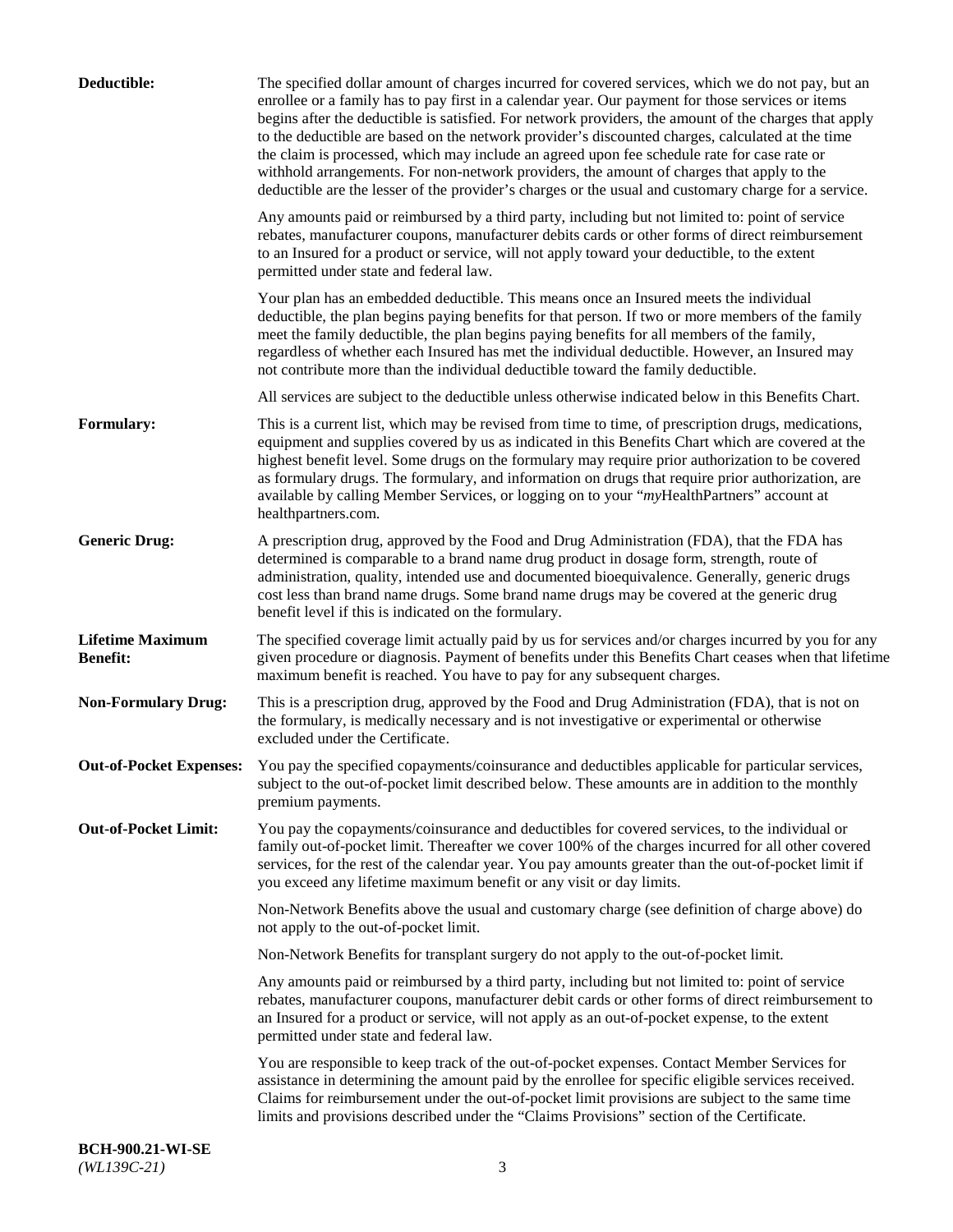|                             | Primary Care Providers: These are providers in the following categories: Family Practice, General Practice, Internal<br>Medicine, Pediatrics, Adolescent Medicine, Adult Medicine and Geriatrics.                                                                                                                                                                                                                                                                                                                                     |
|-----------------------------|---------------------------------------------------------------------------------------------------------------------------------------------------------------------------------------------------------------------------------------------------------------------------------------------------------------------------------------------------------------------------------------------------------------------------------------------------------------------------------------------------------------------------------------|
|                             | <b>Specialty Care Providers:</b> These are providers who are not in the following categories: Family Practice, General Practice,<br>Internal Medicine, Pediatrics, Adolescent Medicine, Adult Medicine and Geriatrics.                                                                                                                                                                                                                                                                                                                |
| <b>Specialty Drug List:</b> | This is a current list, which may be revised from time to time, of prescription drugs, medications,<br>equipment and supplies, which are typically bio-pharmaceuticals. The purpose of a specialty drug<br>list is to facilitate enhanced monitoring of complex therapies used to treat specific conditions.<br>Specialty drugs are covered by us as indicated in this Benefits Chart. The specialty drug list is<br>available by calling Member Services, or logging on to your "myHealthPartners" account at<br>healthpartners.com. |
| virtuwell:                  | This is an online service that you may use to receive a diagnosis and treatment for certain routine<br>conditions, such as a cold and flu, ear pain and sinus infections. You may access the virtuwell<br>website at virtuwell.com.                                                                                                                                                                                                                                                                                                   |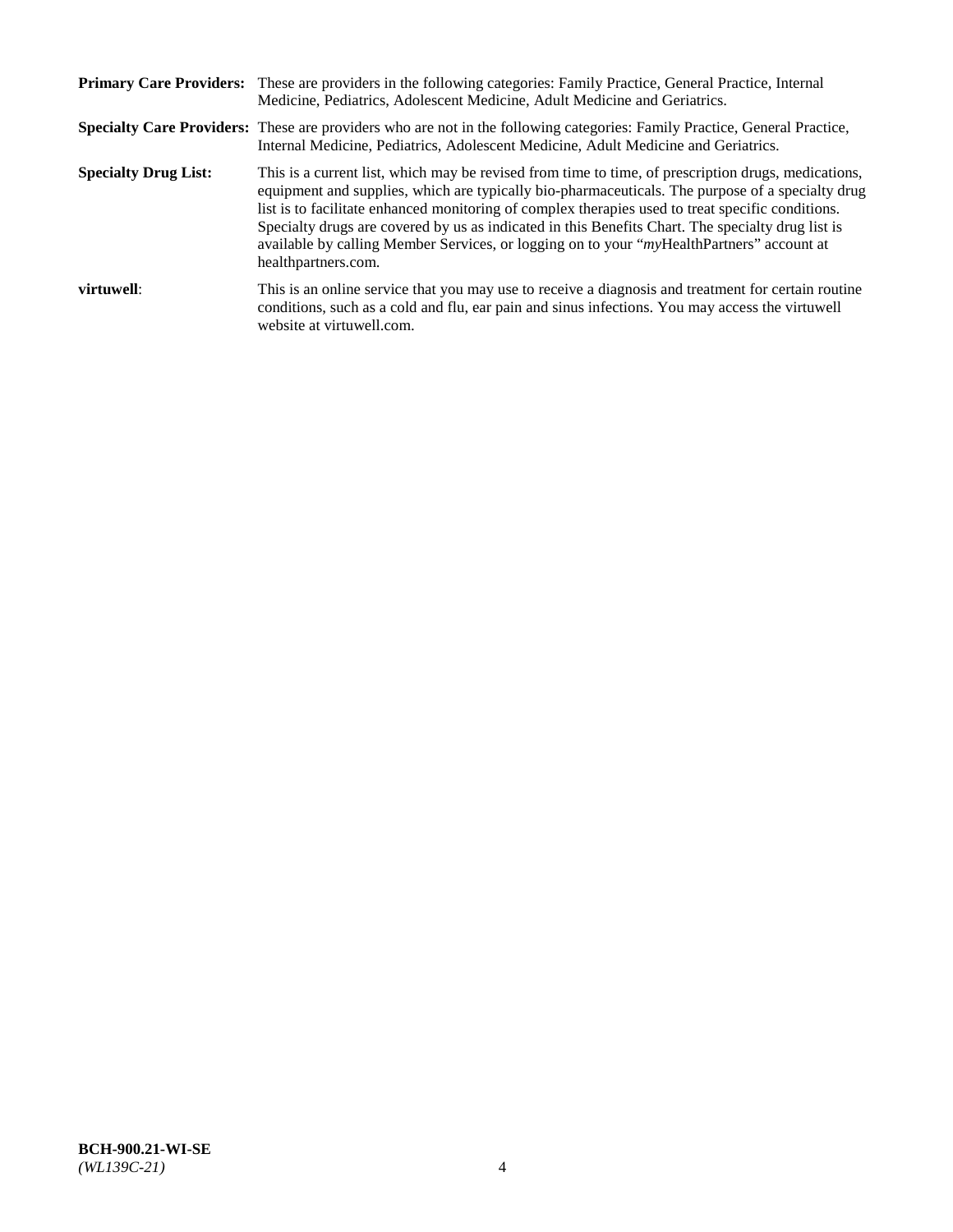# **DEDUCTIBLES AND OUT-OF-POCKET LIMITS**

#### **Individual Calendar Year Deductible**

| <b>Network Benefits</b> | <b>Non-Network Benefits</b> |
|-------------------------|-----------------------------|
| \$5,000                 | \$10,000                    |

#### **Family Calendar Year Deductible**

| <b>Network Benefits</b> | <b>Non-Network Benefits</b> |
|-------------------------|-----------------------------|
| \$15,000                | \$20,000                    |

Separate deductibles must be satisfied under the Network Benefits and Non-Network Benefits.

Your plan has an embedded deductible. This means once an Insured meets the individual deductible, the plan begins paying benefits for that person. If two or more members of the family meet the family deductible, the plan begins paying benefits for all members of the family, regardless of whether each Insured has met the individual deductible. However, an Insured may not contribute more than the individual deductible toward the family deductible.

Any amounts paid or reimbursed by a third party, including but not limited to: point of service rebates, manufacturer coupons, manufacturer debits cards or other forms of direct reimbursement to an Insured for a product or service, will not apply toward your deductible, to the extent permitted under state and federal law.

# **Individual Calendar Year Out-of-Pocket Limit**

| <b>Network Benefits</b> | <b>Non-Network Benefits</b> |
|-------------------------|-----------------------------|
| \$8,550                 | \$30,000                    |

### **Family Calendar Year Out-of-Pocket Limit**

| <b>Network Benefits</b> | <b>Non-Network Benefits</b> |
|-------------------------|-----------------------------|
| \$17,100                | \$60,000                    |

Separate Out-of-Pocket Limits must be satisfied under Network Benefits and Non-Network Benefits.

Non-Network Benefits above the usual and customary charge will not apply to the individual or family Out-of-Pocket Limit.

Non-Network Benefits for transplant surgery do not apply to the Out-of-Pocket Limit.

Any amounts paid or reimbursed by a third party, including but not limited to: point of service rebates, manufacturer coupons, manufacturer debit cards or other forms of direct reimbursement to an Insured for a product or service, will not apply as an out-of-pocket expense, to the extent permitted under state and federal law.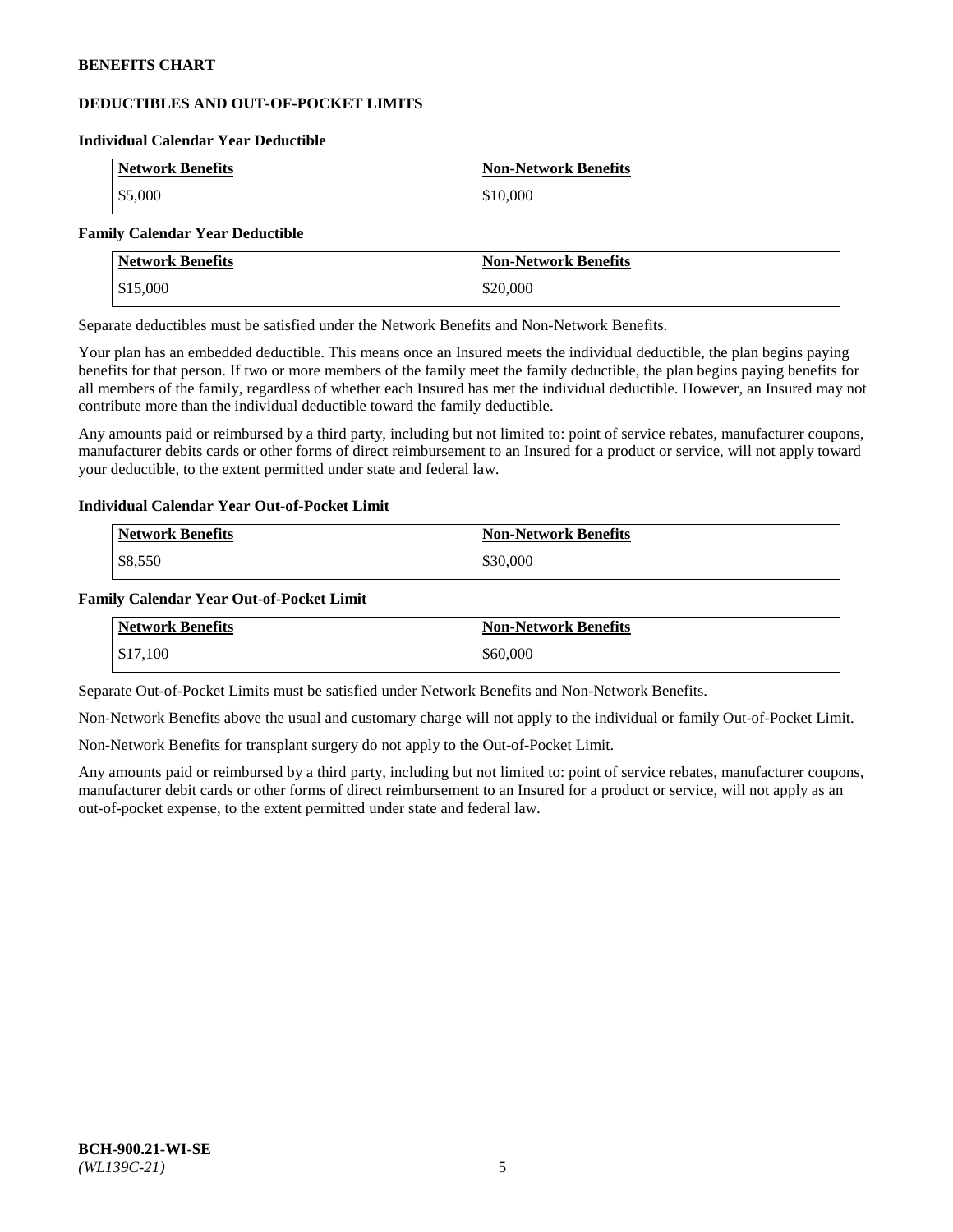# **AMBULANCE AND MEDICAL TRANSPORTATION**

### **Covered Services:**

We cover ambulance and medical transportation for medical emergencies and as shown below.

We also cover medically necessary, non-emergency transportation if it meets our medical coverage criteria. Covered services and supplies are based on established medical policies, which are subject to periodic review and modification by the medical directors. These medical policies (medical coverage criteria) and applicable prior authorization requirements are available by calling Member Services, or logging on to your "*my*HealthPartners" account a[t healthpartners.com.](https://www.healthpartners.com/hp/index.html)

### **Ambulance and Medical Transportation (other than non-emergency fixed wing air ambulance transportation)**

| <b>Network Benefits</b>      | <b>Non-Network Benefits</b> |
|------------------------------|-----------------------------|
| 70% of the charges incurred. | See Network Benefits.       |

### **Non-Emergency Fixed Wing Air Ambulance Transportation**

| <b>Network Benefits</b>      | <b>Non-Network Benefits</b>  |
|------------------------------|------------------------------|
| 70% of the charges incurred. | 50% of the charges incurred. |

### **Not Covered:**

See "Services Not Covered" in the Certificate.

# **AUTISM TREATMENT**

### **Covered Services:**

Your network provider will coordinate the prior authorization process for any autism treatment services. You may call Member Services at 952-883-5000 or toll-free at 1-800-883-2177 if you have any questions or concerns regarding the authorization process.

Please call Member Services at 952-883-5000 or toll-free at 1-800-883-2177 to request authorization for autism treatment services from a non-network provider.

We cover prior authorized evidence-based intensive-level and nonintensive-level treatment of autism spectrum disorders (autism disorder, Asperger's syndrome or pervasive development disorder not otherwise specified).

Covered services are based on established medical policies, which are subject to periodic review and modification by the medical or dental directors. These medical policies (medical coverage criteria) are available by calling Member Services, or logging on to your "*my*HealthPartners" account at [healthpartners.com.](https://www.healthpartners.com/hp/index.html)

**Intensive-Level Services** for children diagnosed with autism spectrum disorders. Intensive-level services must begin on or after two years of age and end before nine years of age. Intensive-level services, on average, are services provided for more than 20 hours of treatment per week. (The average number of hours a week is calculated over a six-month period.)

| <b>Network Benefits</b>                                                                                                                              | <b>Non-Network Benefits</b>                                              |
|------------------------------------------------------------------------------------------------------------------------------------------------------|--------------------------------------------------------------------------|
| 100% of the charges incurred, subject to a<br>copayment of \$45 per visit.<br>Deductible does not apply.<br>Limited to 235 visits per calendar year. | 50% of the charges incurred.<br>Limited to 235 visits per calendar year. |

The maximum number of visits is combined for Network Benefits and Non-Network Benefits.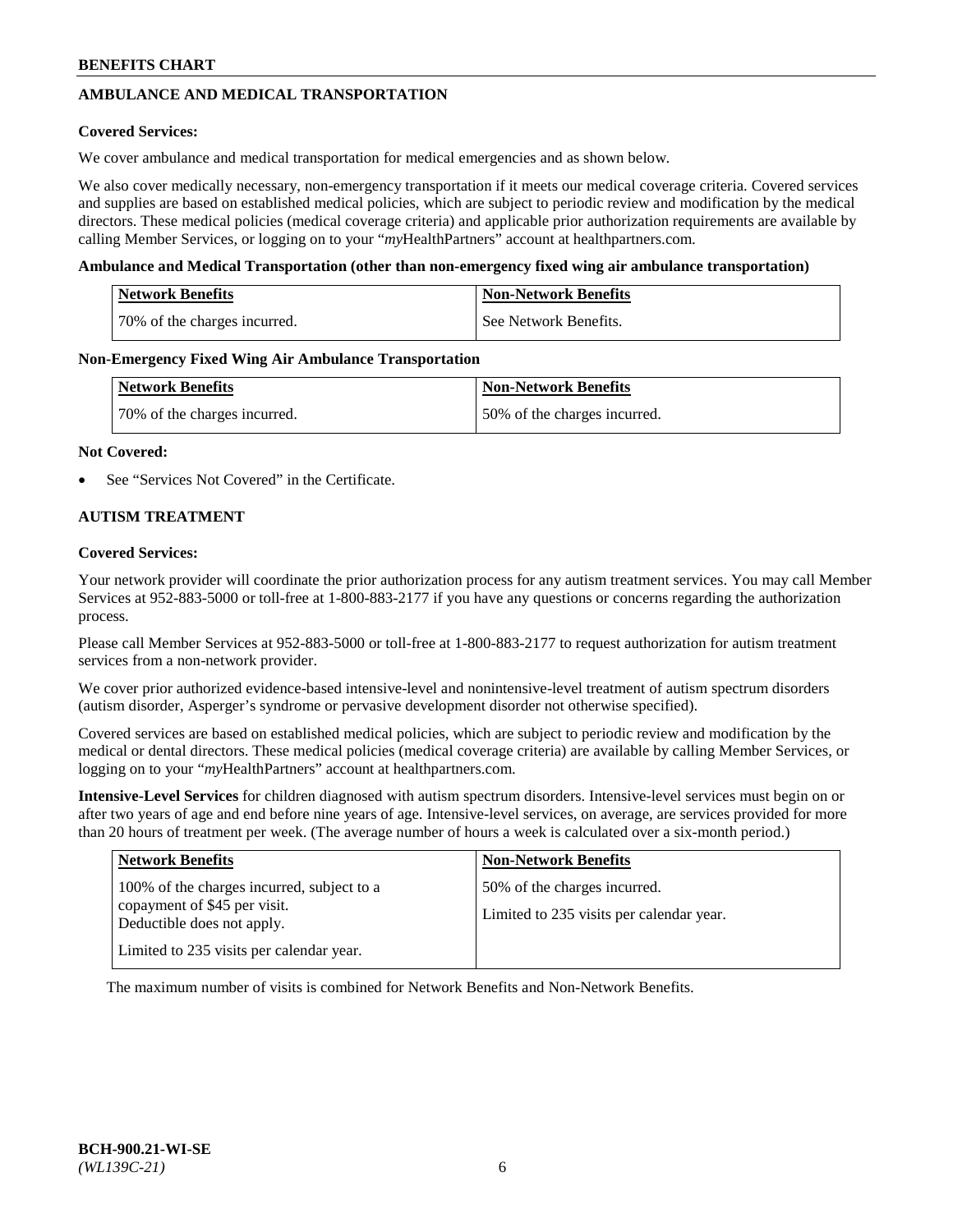# **Intensive-Level Services Lifetime Maximum Benefit**

| <b>Network Benefits</b>                               | <b>Non-Network Benefits</b>                           |
|-------------------------------------------------------|-------------------------------------------------------|
| 4 years of cumulative services under this plan or any | 4 years of cumulative services under this plan or any |
| other plan.                                           | other plan.                                           |

The Lifetime Maximum Benefit is combined for Network Benefits and Non-Network Benefits.

### **Nonintensive-Level Services** for Insureds diagnosed with autism spectrum disorders

| <b>Non-Network Benefits</b>                                              |
|--------------------------------------------------------------------------|
| 50% of the charges incurred.<br>Limited to 120 visits per calendar year. |
|                                                                          |

The maximum number of visits is combined for Network Benefits and Non-Network Benefits.

### **Not Covered:**

See "Services Not Covered" in the Certificate.

# **BEHAVIORAL HEALTH SERVICES**

#### **Covered Services:**

Covered services are based on established medical policies, which are subject to periodic review and modification by the medical directors. These medical policies (medical coverage criteria) are available by calling Member Services, or logging on to your "*my*HealthPartners" account at [healthpartners.com.](https://www.healthpartners.com/hp/index.html)

**Transitional Treatment Services.** These are services for the treatment of nervous or mental disorders, alcoholism or other drug abuse problems which are provided to an Insured in a less restrictive manner than are inpatient hospital services but in a more intensive manner than are outpatient services. Transitional treatment services are services offered by a provider, and certified by the Wisconsin Department of Health Services for each of the following (except the last bulleted item):

- Mental health services for covered adults in a day treatment program.
- Mental health services for covered children in a day hospital treatment program.
- Services for persons with chronic mental illness provided through a community support program.
- Residential treatment programs for alcohol and/or drug dependent covered persons.
- Alcohol and Other Drug Abuse (AODA) services in, a day treatment program.
- Services for persons who are experiencing a mental health crisis or who are in a situation likely to turn into a mental health crisis if support is not provided.
- Intensive outpatient programs for the treatment of psychoactive substance use disorders provided in accordance with the patient placement criteria of the American Society of Addiction Medicine.

#### **Mental Health Services**

We cover services for mental health diagnoses as described in the Diagnostic and Statistical Manual of Mental Disorders – Fifth Edition (DSM 5) (most recent edition) that lead to significant disruption of function in your life.

We provide coverage for mental health treatment ordered by a Wisconsin court under a valid court order that is issued on the basis of a behavioral care evaluation performed by a licensed psychiatrist or doctoral level licensed psychologist, which includes a diagnosis and an individual treatment plan for care in the most appropriate, least restrictive environment. We must be given a copy of the court order and the behavioral care evaluation, and the service must be a covered benefit under this plan, and the service must be provided by a network provider, or other provider as required by law.

**Outpatient Services:** We cover medically necessary outpatient professional mental health services for evaluation, crisis intervention, and treatment of mental health disorders.

A comprehensive diagnostic assessment will be made of each patient as the basis for a determination by a mental health professional, concerning the appropriate treatment and the extent of services required.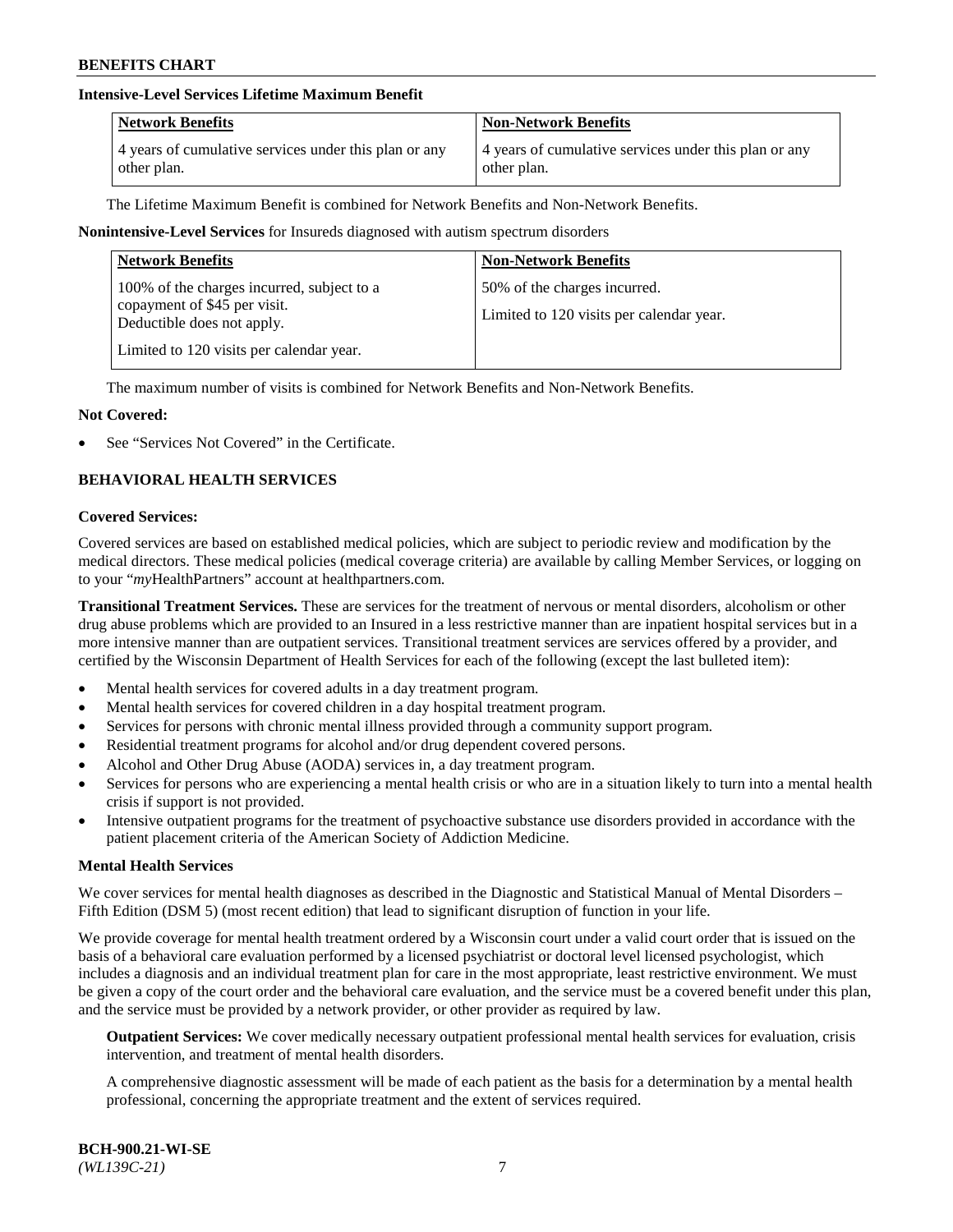Outpatient services we cover for a diagnosed mental health condition include the following:

- Individual, group, family and multi-family therapy.
- Medication management provided by a physician, certified nurse practitioner, or physician's assistant.
- Psychological testing services for the purposes of determining the differential diagnoses and treatment planning for patients currently receiving behavioral health services.
- Partial hospitalization services in a licensed hospital or community mental health center.
- Psychotherapy and nursing services provided in the home if authorized by us.
- Treatment of gender dysphoria that meets medical coverage criteria.

| <b>Network Benefits</b>                                                                                                                                                                                                                           | <b>Non-Network Benefits</b>  |
|---------------------------------------------------------------------------------------------------------------------------------------------------------------------------------------------------------------------------------------------------|------------------------------|
| 100% of the charges incurred, subject to a<br>copayment of \$45 per visit.<br>Deductible does not apply.<br>For family therapy, only one copayment will be<br>charged, regardless of the number of Insureds primarily<br>involved in the therapy. | 50% of the charges incurred. |

## **Group Therapy**

| <b>Network Benefits</b>                                                                                     | <b>Non-Network Benefits</b>  |
|-------------------------------------------------------------------------------------------------------------|------------------------------|
| 100% of the charges incurred, subject to a<br>copayment of \$22.50 per visit.<br>Deductible does not apply. | 50% of the charges incurred. |

**Inpatient Services:** We cover medically necessary inpatient services in a hospital or licensed residential treatment facility and professional services for treatment of mental health disorders. Medical stabilization is covered under inpatient hospital services in the "Hospital and Skilled Nursing Facility Services" section.

We cover residential care for the treatment of eating disorders in a licensed facility, as an alternative to inpatient care, when it is medically necessary and your physician obtains authorization from us.

| Network Benefits             | <b>Non-Network Benefits</b>   |
|------------------------------|-------------------------------|
| 70% of the charges incurred. | 150% of the charges incurred. |

**Transitional Treatment Services:** We cover transitional treatment services described above for treatment of mental and nervous disorders.

| Network Benefits                                                                                         | <b>Non-Network Benefits</b>  |
|----------------------------------------------------------------------------------------------------------|------------------------------|
| 100% of the charges incurred, subject to a<br>copayment of \$45 per visit.<br>Deductible does not apply. | 50% of the charges incurred. |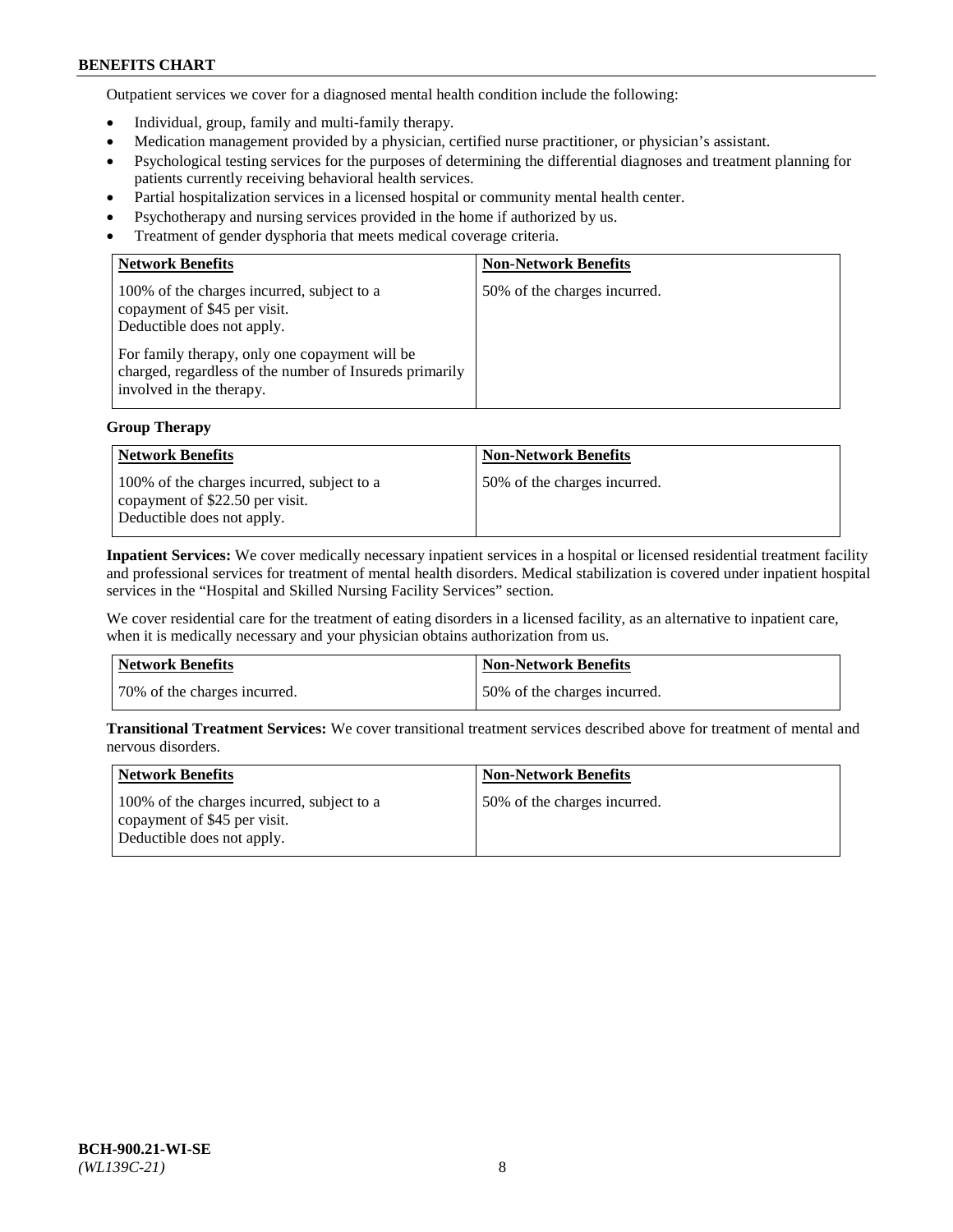# **Substance Abuse Treatment Services**

We cover medically necessary services for assessments by a licensed alcohol and drug counselor and treatment of Substance Related Disorders as defined in the latest edition of the DSM 5.

**Outpatient Services:** We cover medically necessary outpatient professional services for diagnosis and treatment of alcoholism and other drug abuse problems. Substance abuse treatment services must be provided by a program licensed by the local Department of Health Services. Outpatient services we cover for a diagnosed substance abuse disorder include the following:

- Individual, group, family, and multi-family therapy provided in an office setting.
- We cover opiate replacement therapy including methadone and buprenorphine treatment.

| <b>Network Benefits</b>                                                                                  | <b>Non-Network Benefits</b>  |
|----------------------------------------------------------------------------------------------------------|------------------------------|
| 100% of the charges incurred, subject to a<br>copayment of \$45 per visit.<br>Deductible does not apply. | 50% of the charges incurred. |

**Inpatient Services:** We cover medically necessary inpatient services in a hospital or a licensed residential primary treatment center.

We cover services provided in a hospital that is licensed by the local state and accredited by Medicare.

**Detoxification Services.** We cover detoxification services in a hospital or community detoxification facility if it is licensed by the local Department of Health Services.

| Network Benefits             | <b>Non-Network Benefits</b>  |
|------------------------------|------------------------------|
| 70% of the charges incurred. | 50% of the charges incurred. |

**Transitional Treatment Services:** We cover transitional treatment services described above for treatment of alcoholism or other drug abuse problems.

| <b>Network Benefits</b>                                                                                  | <b>Non-Network Benefits</b>  |
|----------------------------------------------------------------------------------------------------------|------------------------------|
| 100% of the charges incurred, subject to a<br>copayment of \$45 per visit.<br>Deductible does not apply. | 50% of the charges incurred. |

**Additional Mental Health and Substance Abuse Treatment Benefits for a Dependent Child Who is a Student:** If a dependent child is a student in a school and that school is located in Wisconsin, but outside of our service area, we cover services as required under Wisconsin Statute 609.655.

| <b>Network Benefits</b>                                                                                  | <b>Non-Network Benefits</b>  |
|----------------------------------------------------------------------------------------------------------|------------------------------|
| 100% of the charges incurred, subject to a<br>copayment of \$45 per visit.<br>Deductible does not apply. | 50% of the charges incurred. |

# **Not Covered:**

See "Services Not Covered" in the Certificate.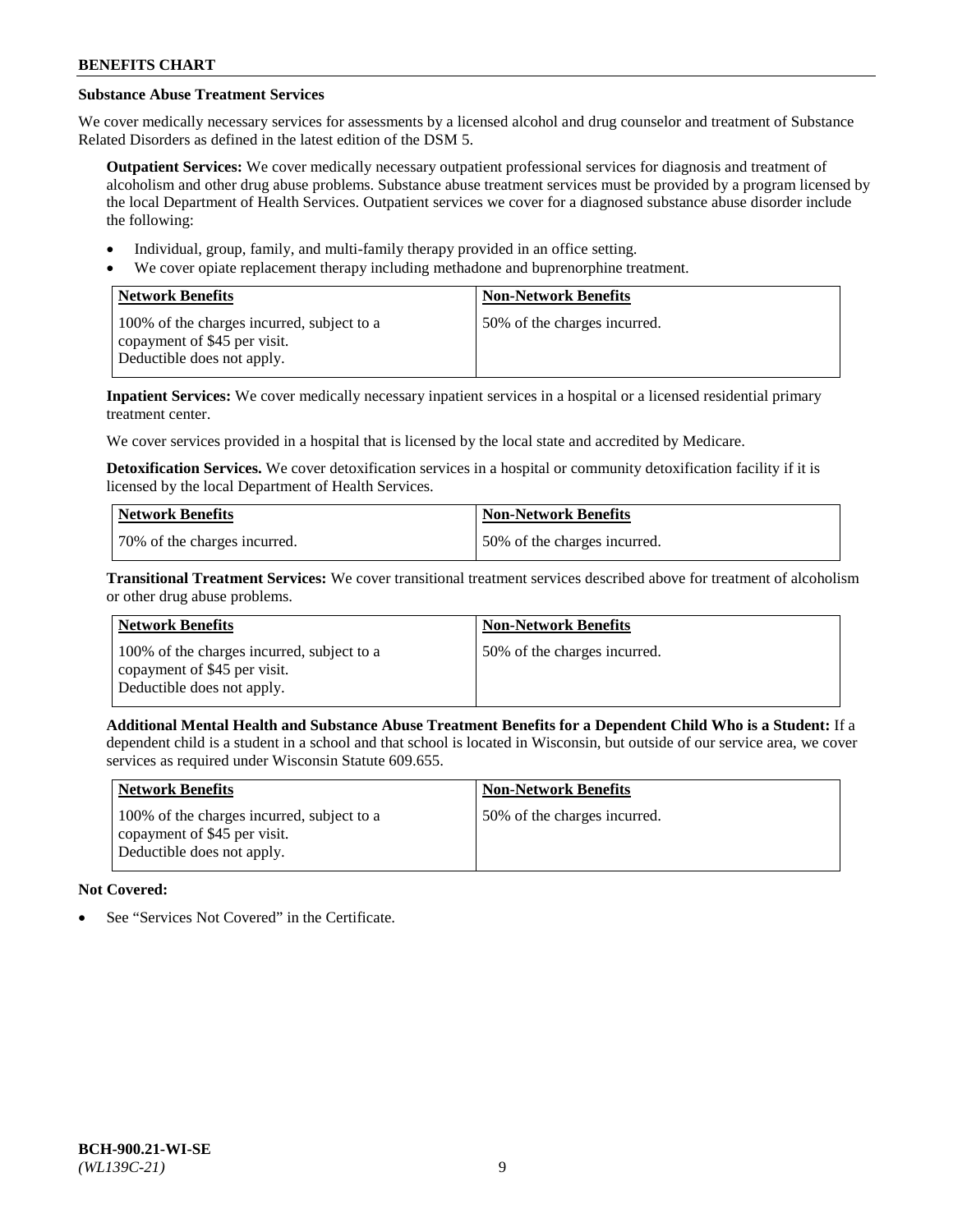# **CHIROPRACTIC SERVICES**

# **Covered Services:**

We cover chiropractic services for rehabilitative care. Chiropractic services are adjustments to any abnormal articulations of the human body, especially those of the spinal column, for the purpose of giving freedom of action to impinged nerves that may cause pain or deranged function.

Massage therapy which is performed in conjunction with other treatment/modalities by a chiropractor, is part of a prescribed treatment plan and is not billed separately is covered

| <b>Network Benefits</b>                                                                                  | <b>Non-Network Benefits</b>  |
|----------------------------------------------------------------------------------------------------------|------------------------------|
| 100% of the charges incurred, subject to a<br>copayment of \$90 per visit.<br>Deductible does not apply. | 50% of the charges incurred. |

# **Not Covered:**

- Massage therapy for the purpose of comfort or convenience of the Insured.
- See "Services Not Covered" in the Certificate.

# **CLINICAL TRIALS**

# **Covered Services:**

We cover certain routine services if you participate in a Phase I, Phase II, Phase III or Phase IV approved clinical trial that is conducted in relation to the prevention, detection, or treatment of cancer or other life-threatening disease or condition as defined in the Affordable Care Act. Approved clinical trials include (1) federally funded trials when the study or investigation is approved or funded by any of the federal agencies defined in the Public Health Services Act, section 2709 (d) (1) (A); (2) the study or investigation is conducted under an investigational new drug application reviewed by the Food and Drug Administration; and (3) the study or investigation is a drug trial that is exempt from having such an investigational new drug application. We cover routine patient costs for services that would be eligible under the Certificate and this Benefits Chart if the service were provided outside of a clinical trial.

| <b>Network Benefits</b>                                 | <b>Non-Network Benefits</b>                           |
|---------------------------------------------------------|-------------------------------------------------------|
| Coverage level is same as corresponding Network         | Coverage level is same as corresponding               |
| Benefits, depending on type of service provided such as | Non-Network Benefits, depending on type of service    |
| Office Visits for Illness or Injury, Inpatient or       | provided such as Office Visits for Illness or Injury, |
| Outpatient Hospital Services.                           | Inpatient or Outpatient Hospital Services.            |

# **Not Covered:**

- The investigative or experimental item, device or service itself.
- Items or services that are provided solely to satisfy data collection and analysis needs and that are not used in the direct clinical management of the patient.
- A service that is clearly inconsistent with widely accepted and established standards of care for a particular diagnosis.
- See "Services Not Covered" in the Certificate.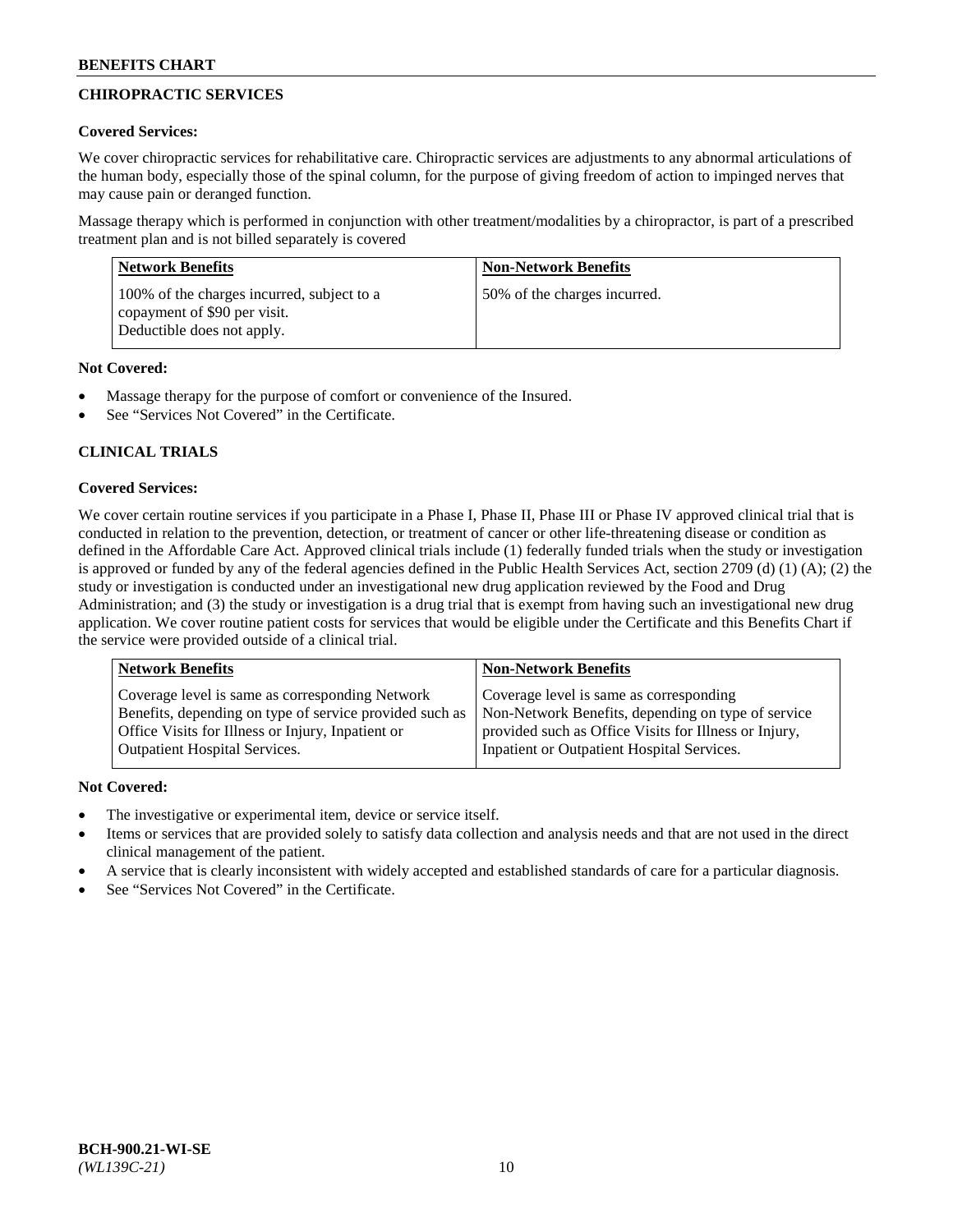# **DENTAL SERVICES**

# **Covered Services:**

We cover services as described below.

**Accidental Dental Services:** We cover dentally necessary services to treat and restore damage done to sound, natural, unrestored teeth as a result of an accidental injury. Coverage is for damage caused by external trauma to face and mouth only, not for cracked or broken teeth, which result from biting or chewing. We cover restorations, root canals, crowns and replacement of teeth lost that are directly related to the accident in which the Insured was involved. We cover initial exam, x-rays and palliative treatment including extractions, and other oral surgical procedures directly related to the accident. Subsequent treatment must be initiated within the policies time-frame and must be directly related to the accident. We do not cover restoration and replacement of teeth that are not "sound and natural" at the time of the accident.

Full mouth rehabilitations to correct occlusion (bite) and malocclusion (misaligned teeth not due to the accident) are not covered.

When an implant-supported dental prosthetic treatment is pursued, the accidental dental benefit will be applied to the prosthetic procedure. Benefits are limited to the amount that would be paid toward the placement of a removable dental prosthetic appliance that could be used in the absence of implant treatment. Care must be provided or pre-authorized by a HealthPartners dentist.

| <b>Network Benefits</b>      | <b>Non-Network Benefits</b>  |
|------------------------------|------------------------------|
| 70% of the charges incurred. | 50% of the charges incurred. |

For all accidental dental services, treatment and/or restoration must be initiated within six months of the date of the injury. Coverage is limited to the initial course of treatment and/or initial restoration. Services must be provided within 24 months of the date of injury to be covered.

# **Medical Referral Dental Services**

**Medically Necessary Outpatient Dental Services:** We cover medically necessary outpatient dental services. Coverage is limited to dental services required for treatment of an underlying medical condition, e.g., removal of teeth to complete radiation treatment for cancer of the jaw, cysts and lesions.

| Network Benefits                                                                                         | <b>Non-Network Benefits</b>  |
|----------------------------------------------------------------------------------------------------------|------------------------------|
| 100% of the charges incurred, subject to a<br>copayment of \$90 per visit.<br>Deductible does not apply. | 50% of the charges incurred. |

**Medically Necessary Hospitalization and Anesthesia for Dental Care:** We cover medically necessary hospitalization for dental care. This is limited to charges incurred by an Insured who: (1) is a child under age 5; (2) is severely disabled; (3) has a medical condition, and requires hospitalization or general anesthesia for dental care treatment; or (4) is a child between ages 5 and 12 and care in dental offices has been attempted unsuccessfully and usual methods of behavior modification have not been successful, or when extensive amounts of restorative care, exceeding four appointments, are required. Coverage is limited to facility and anesthesia charges. Oral surgeon/dentist professional fees are not covered. The following are examples, though not all-inclusive, of medical conditions which may require hospitalization for dental services: severe asthma, severe airway obstruction or hemophilia. Hospitalization required due to the behavior of the Insured or due to the extent of the dental procedure is not covered.

| <b>Network Benefits</b>      | <b>Non-Network Benefits</b>  |
|------------------------------|------------------------------|
| 70% of the charges incurred. | 50% of the charges incurred. |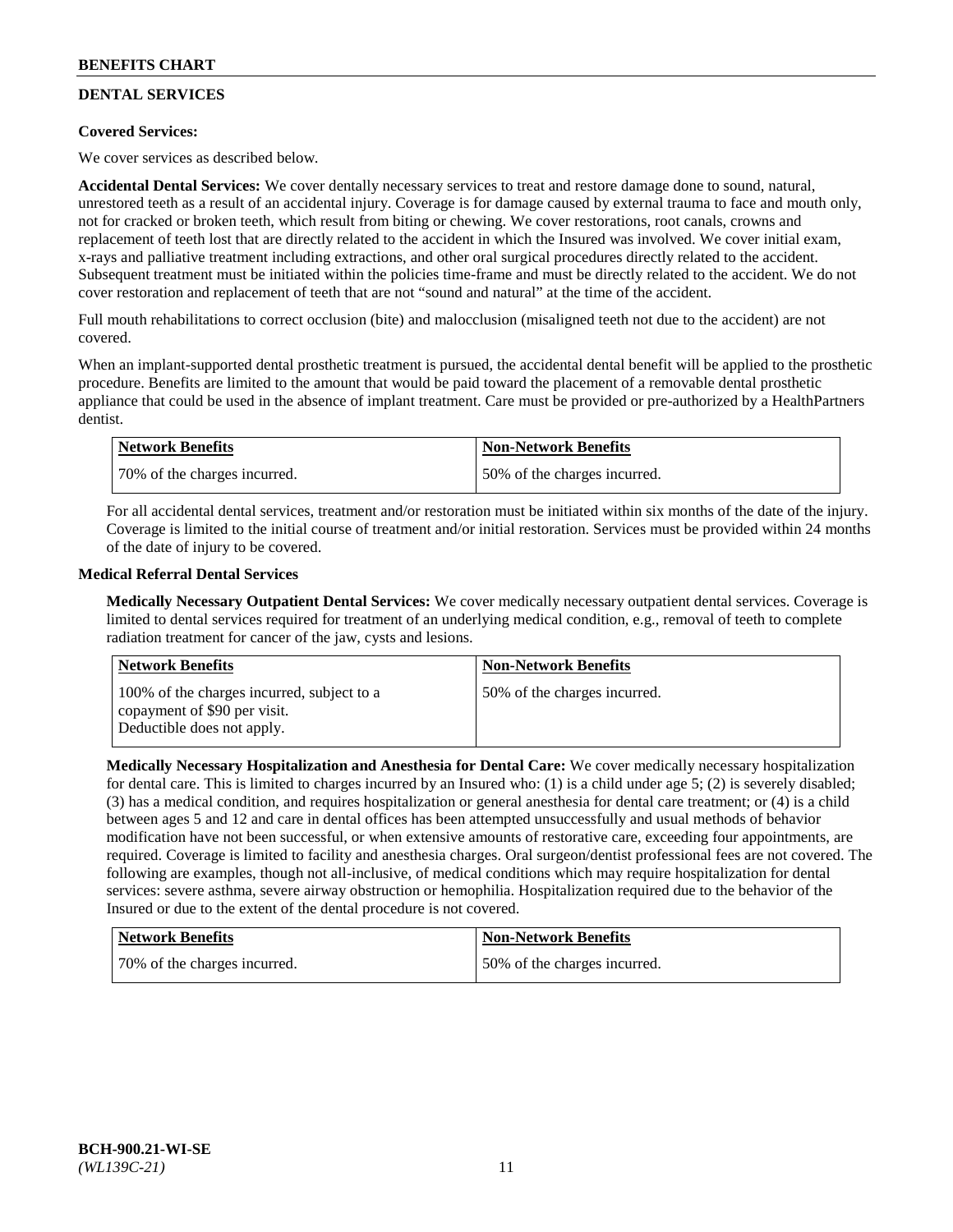**Medical Complications of Dental Care:** We cover medical complications of dental care. Treatment must be medically necessary care and related to medical complications of non-covered dental care, including complications of the head, neck, or substructures.

| <b>Network Benefits</b>                                                                                  | <b>Non-Network Benefits</b>  |
|----------------------------------------------------------------------------------------------------------|------------------------------|
| 100% of the charges incurred, subject to a<br>copayment of \$90 per visit.<br>Deductible does not apply. | 50% of the charges incurred. |

**Oral Surgery:** We cover oral surgery. Coverage is limited to treatment of medical conditions requiring oral surgery, such as treatment of oral neoplasm, non-dental cysts, fracture of the jaws, trauma of the mouth and jaws, and any other oral surgery procedures provided as medically necessary dental services.

| <b>Network Benefits</b>                                                                                  | <b>Non-Network Benefits</b>  |
|----------------------------------------------------------------------------------------------------------|------------------------------|
| 100% of the charges incurred, subject to a<br>copayment of \$90 per visit.<br>Deductible does not apply. | 50% of the charges incurred. |

**Treatment of Cleft Lip and Cleft Palate:** We cover treatment of cleft lip and cleft palate of a dependent child, including orthodontic treatment and oral surgery directly related to the cleft. Dental services which are not required for the treatment of cleft lip or cleft palate are not covered. If a dependent child covered under the Certificate and Benefits Chart is also covered under a dental plan which includes orthodontic services, that dental plan shall be considered primary for the necessary orthodontic services. Oral appliances are subject to the same copayment, conditions and limitations as durable medical equipment.

| <b>Network Benefits</b>                               | <b>Non-Network Benefits</b>                            |
|-------------------------------------------------------|--------------------------------------------------------|
| Coverage level is same as corresponding Network       | Coverage level is same as corresponding                |
| Benefits, depending on type of service provided, such | Non-Network Benefits, depending on type of service     |
| as Office Visits for Illness or Injury, Inpatient or  | provided, such as Office Visits for Illness or Injury, |
| Outpatient Hospital Services.                         | Inpatient or Outpatient Hospital Services.             |

**Treatment of Temporomandibular Disorder (TMD) and Craniomandibular Disorder (CMD):** We cover diagnostic procedures, surgical treatment and non-surgical treatment (including intraoral splint therapy devices) for temporomandibular disorder (TMD) and craniomandibular disorder (CMD), which is medically necessary care. Dental services which are not required to directly treat TMD or CMD are not covered.

| <b>Network Benefits</b>                                                                                  | <b>Non-Network Benefits</b>  |
|----------------------------------------------------------------------------------------------------------|------------------------------|
| 100% of the charges incurred, subject to a<br>copayment of \$90 per visit.<br>Deductible does not apply. | 50% of the charges incurred. |

# **Not Covered:**

- Dental treatment, procedures or services not listed in this Benefits Chart.
- Accident-related dental services if treatment is: (1) provided to teeth which are not sound and natural; (2) to teeth which have been restored; (3) initiated beyond six months from the date of the injury; (4) received beyond the initial treatment or restoration; or (5) received beyond 24 months from the date of injury.
- Oral surgery to remove wisdom teeth.
- Orthognathic treatment or procedures and all related services.
- See "Services Not Covered" in the Certificate.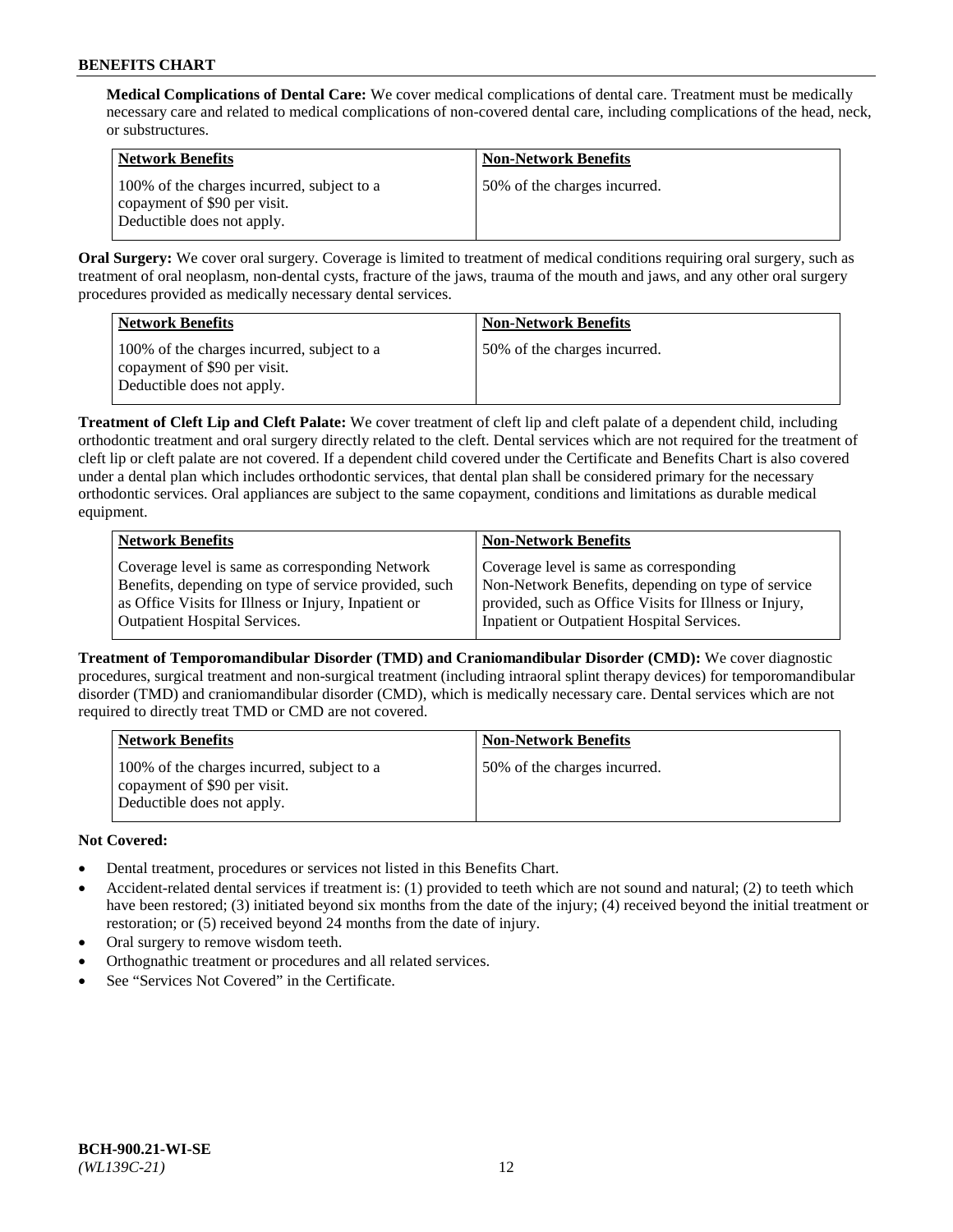# **DIAGNOSTIC IMAGING SERVICES**

### **Covered Services:**

We cover diagnostic imaging, when ordered by a provider and provided in a clinic or outpatient hospital facility.

For Network Benefits, non-emergent, scheduled outpatient Magnetic Resonance Imaging (MRI) and Computed Tomography (CT) must be provided at a designated facility. Your physician or facility will obtain or verify prior authorization for these services, as needed.

We cover services provided in a clinic or outpatient hospital facility. To see the benefit level for inpatient hospital or skilled nursing facility services, see benefits under "Inpatient Hospital and Skilled Nursing Facility Services".

### **Outpatient Magnetic Resonance Imaging (MRI) and Computed Tomography (CT)**

| <b>Network Benefits</b>      | <b>Non-Network Benefits</b>  |
|------------------------------|------------------------------|
| 70% of the charges incurred. | 50% of the charges incurred. |

### **All Other Outpatient Diagnostic Imaging Services**

#### **Services for Illness or Injury**

| Network Benefits             | <b>Non-Network Benefits</b>  |
|------------------------------|------------------------------|
| 70% of the charges incurred. | 50% of the charges incurred. |

### **Preventive Services (MRI/CT procedures are not considered preventive)**

Diagnostic imaging services associated with preventive services are covered at the benefit level shown in the "Preventive Services" section of this Benefits Chart.

### **Not Covered:**

See "Services Not Covered" in the Certificate.

# **DURABLE MEDICAL EQUIPMENT, PROSTHETICS, ORTHOTICS AND SUPPLIES**

#### **Covered Services:**

We cover equipment and services, as described below.

We cover durable medical equipment and services, prosthetics, orthotics and supplies, subject to the limitations below, including certain disposable supplies, enteral feedings and the following diabetic supplies and equipment: glucose monitors, insulin pumps limited to the purchase of one pump per year, syringes, blood and urine test strips and other diabetic supplies as deemed medically appropriate and necessary, for Insureds with gestational, Type I or Type II diabetes.

We cover external hearing aids, cochlear implants, and related treatment prescribed by a physician or by a licensed audiologist for Insureds under 18 years of age who have hearing loss.

We also cover basic hearing aids for Insureds age 18 or older for the correction of a hearing impairment.

Osseointegrated or bone-anchored hearing aids are only covered for Insureds who have hearing loss that is not correctable by any other procedure.

Hearing aids are limited to one basic, standard hearing aid for each ear every three years.

A basic hearing aid is defined as a hearing device that consists of a microphone, amplifier, volume control, battery and receiver, which is up to date using the latest technology. It does not include upgrades above and beyond the functionality of a basic hearing aid, including, but not limited to, hearing improvements for group settings, background noise, Bluetooth/remote control functionality, or extended warranties. Charges for upgrades above the cost of a basic, standard hearing aid are not covered.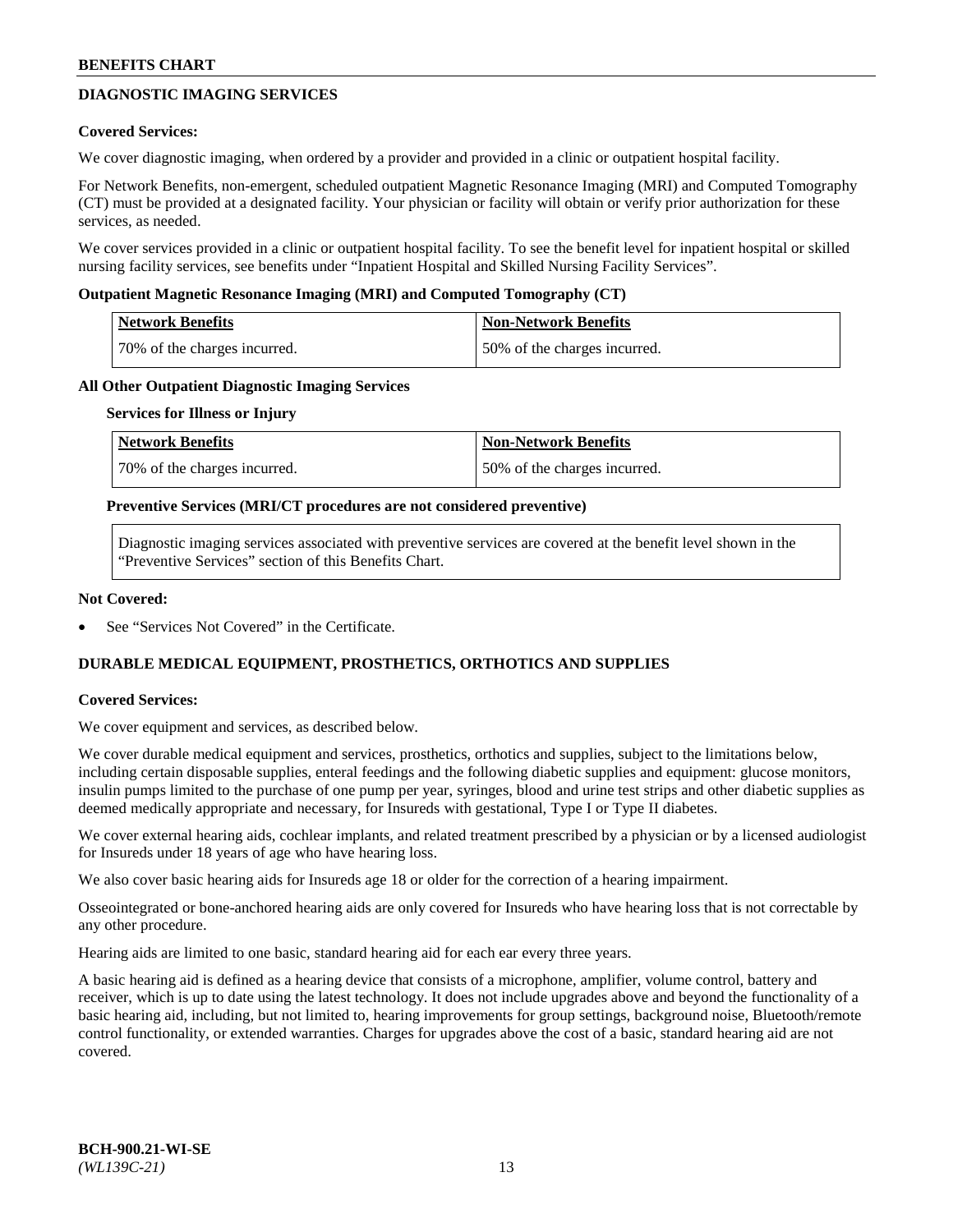### **Diabetic Supplies Purchased at a Pharmacy**

| <b>Network Benefits</b>                                    | <b>Non-Network Benefits</b>  |
|------------------------------------------------------------|------------------------------|
| 70% of the charges incurred.<br>Deductible does not apply. | 50% of the charges incurred. |

#### **Diabetic Supplies Purchased from a Non-Pharmacy Provider**

| <b>Network Benefits</b>                                              | <b>Non-Network Benefits</b>  |
|----------------------------------------------------------------------|------------------------------|
| 70% of the charges incurred if purchased from an<br>approved vendor. | 50% of the charges incurred. |

#### **Special Dietary Treatment for Phenylketonuria (PKU) if it meets our medical coverage criteria**

| Network Benefits                                           | <b>Non-Network Benefits</b>  |
|------------------------------------------------------------|------------------------------|
| 70% of the charges incurred.<br>Deductible does not apply. | 50% of the charges incurred. |

### **Oral Amino Acid Based Elemental Formula if it meets our Medical Coverage Criteria**

| Network Benefits             | <b>Non-Network Benefits</b>  |
|------------------------------|------------------------------|
| 70% of the charges incurred. | 50% of the charges incurred. |

# **All Other Durable Medical Equipment, Prosthetics, Orthotics and Supplies**

| <b>Network Benefits</b>      | <b>Non-Network Benefits</b>  |
|------------------------------|------------------------------|
| 70% of the charges incurred. | 50% of the charges incurred. |

#### **Limitations:**

Coverage of durable medical equipment is limited by the following:

- No more than a 93-day supply of diabetic supplies are covered and dispensed at a time.
- Payment will not exceed the cost of an alternate piece of equipment or service that is effective and medically necessary.
- For prosthetic benefits, other than oral appliances for cleft lip and cleft palate, payment will not exceed the cost of an alternate piece of equipment or service that is effective, medically necessary and enables Insureds to conduct standard
- activities of daily living. We reserve the right to determine if an item will be approved for rental vs. purchase.
- We require that certain diabetic supplies and equipment be purchased at a pharmacy.
- Diabetic supplies and equipment are limited to certain models and brands.
- Durable medical equipment and supplies must be obtained or repaired by approved vendors.
- Covered services and supplies are based on established medical policies which are subject to periodic review and modification by the medical or dental directors. Our medical policy for diabetic supplies includes information on our required models and brands. These medical policies (medical coverage criteria) are available by calling Member Services, or logging on to your "*my*HealthPartners" account a[t healthpartners.com.](https://www.healthpartners.com/hp/index.html)

# **Not Covered:**

Items which are not eligible for coverage include, but are not limited to:

- Replacement or repair of any covered items, if the items are (i) damaged or destroyed by misuse, abuse or carelessness, (ii) lost; or (iii) stolen.
- Duplicate or similar items.
- Labor and related charges for repair of any covered items which are more than the cost of replacement by an approved vendor.
- Sales tax, mailing, delivery charges, service call charges.
- Items which are primarily educational in nature or for hygiene, vocation, comfort, convenience or recreation.
- Communication aids or devices: equipment to create, replace or augment communication abilities including, but not limited to, speech processors, receivers, communication boards, or computer or electronic assisted communication.

#### **BCH-900.21-WI-SE**  *(WL139C-21)* 14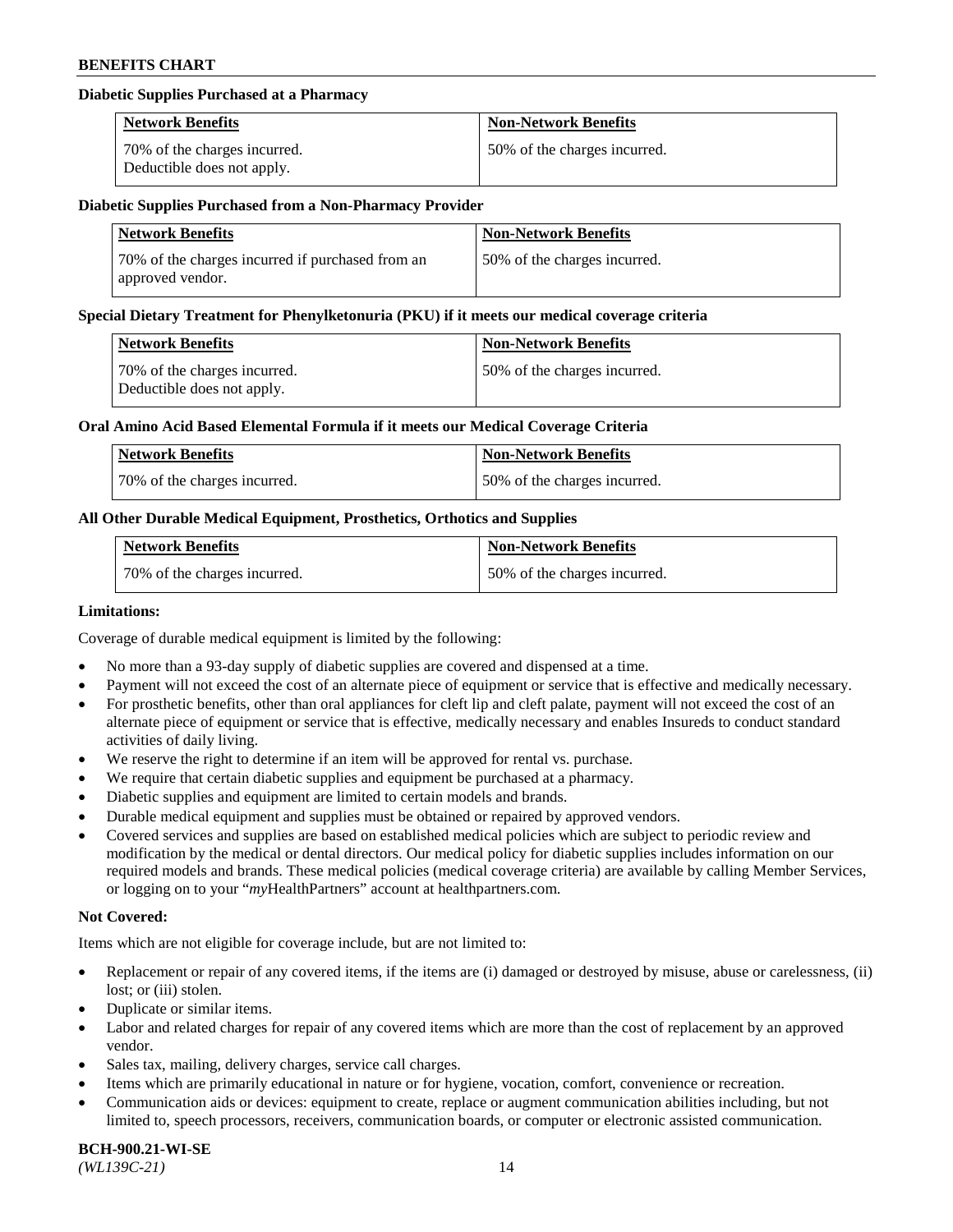- Implantable and osseointegrated or bone-anchored hearing aids and their fitting, except as specifically described in this Benefits Chart. This exclusion does not apply to cochlear implants.
- Eyeglasses, contact lenses and their fitting, measurement and adjustment, except as specifically described in this Benefits Chart.
- Hair prostheses (wigs).
- Household equipment which primarily has customary uses other than medical, such as, but not limited to, exercise cycles, air purifiers, central or unit air conditioners, water purifiers, non-allergenic pillows, mattresses or waterbeds.
- Household fixtures including, but not limited to, escalators or elevators, ramps, swimming pools and saunas.
- Modifications to the structure of the home including, but not limited to, wiring, plumbing or charges for installation of equipment.
- Vehicle, car or van modifications including, but not limited to, hand brakes, hydraulic lifts and car carrier.
- Rental equipment while owned equipment is being repaired by non-contracted vendors, beyond one month rental of medically necessary equipment.
- Other equipment and supplies, including but not limited to assistive devices, that we determine are not eligible for coverage.
- See "Services Not Covered" in the Certificate.

# **EMERGENCY AND URGENTLY NEEDED CARE SERVICES**

### **Covered Services:**

We cover services for emergency care and urgently needed care if the services are otherwise eligible for coverage under the Certificate.

**Urgently Needed Care.** These are services to treat an unforeseen illness or injury that:

- are required in order to prevent a serious deterioration in your health; and
- cannot be delayed until the next available clinic or office hours.

| <b>Network Benefits</b>                                                                                  | <b>Non-Network Benefits</b> |
|----------------------------------------------------------------------------------------------------------|-----------------------------|
| 100% of the charges incurred, subject to a<br>copayment of \$90 per visit.<br>Deductible does not apply. | See Network Benefits.       |

**Emergency Care.** These are services to treat:

- the sudden, unexpected onset of illness or injury which, if left untreated or unattended until the next available clinic or office hours, would result in hospitalization; or
- a condition requiring professional health services immediately necessary to preserve life or stabilize health.

When reviewing claims for coverage of emergency services, our medical director will take into consideration a reasonable layperson's belief that the circumstances required immediate medical care that could not wait until the next working day or next available clinic appointment.

#### **Emergency Care in a Hospital Emergency Room, including Professional Services of a Physician**

| <b>Network Benefits</b>      | <b>Non-Network Benefits</b> |
|------------------------------|-----------------------------|
| 70% of the charges incurred. | See Network Benefits.       |

#### **Inpatient Emergency Care in a Hospital**

| <b>Network Benefits</b>      | <b>Non-Network Benefits</b> |
|------------------------------|-----------------------------|
| 70% of the charges incurred. | See Network Benefits.       |

#### **Not Covered:**

See "Services Not Covered" in the Certificate.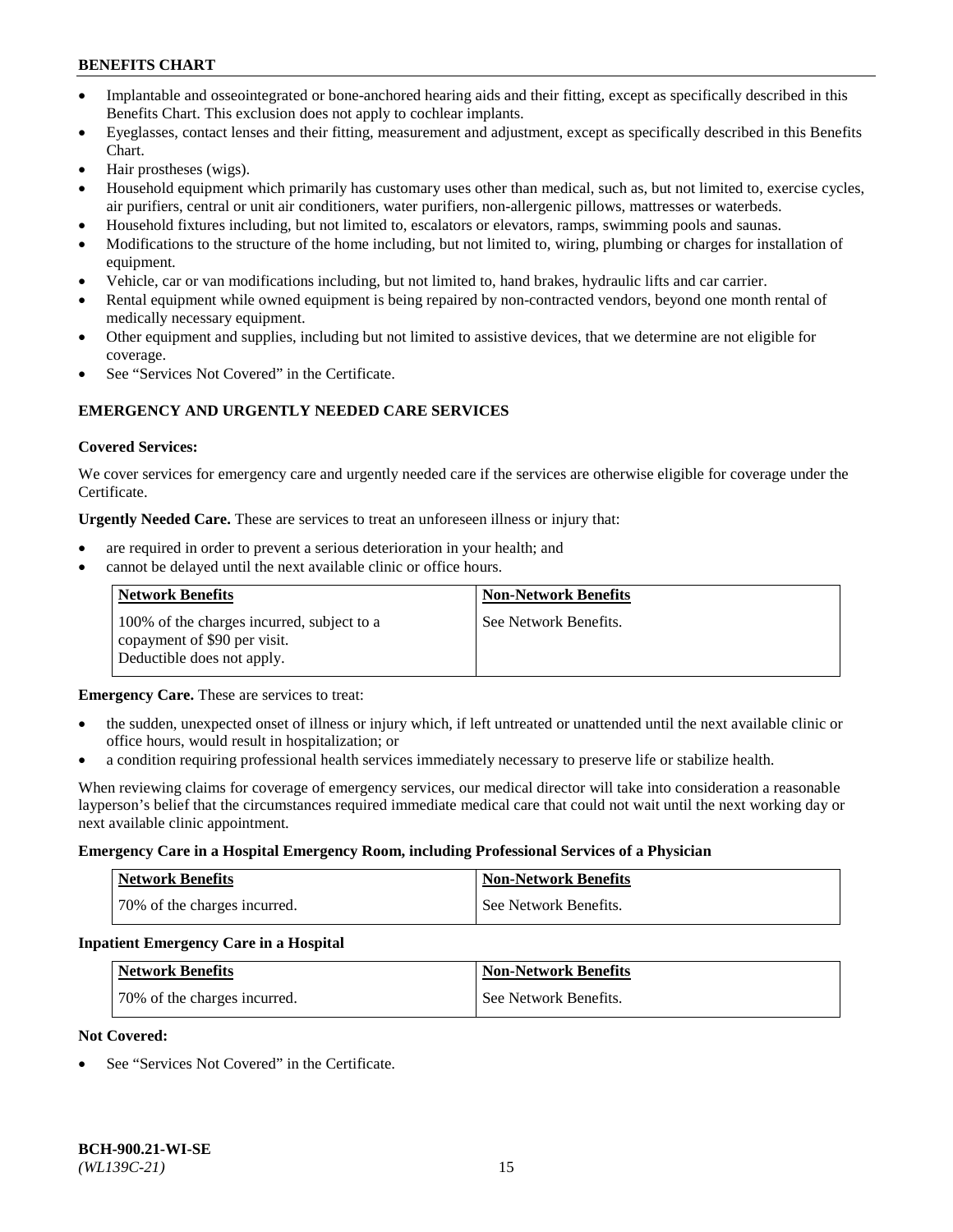# **GENE THERAPY**

## **Covered Services:**

We cover gene therapy treatment if it meets our medical coverage criteria.

| <b>Network Benefits</b>                                                                                                                                                                                 | <b>Non-Network Benefits</b> |
|---------------------------------------------------------------------------------------------------------------------------------------------------------------------------------------------------------|-----------------------------|
| Coverage level is same as corresponding Network<br>Benefits, depending on type of service provided such as<br>Office Visits for Illness or Injury, Inpatient or<br><b>Outpatient Hospital Services.</b> | No coverage.                |

# **Limitations:**

- Gene therapy must be provided by a designated provider.
- Specific types of gene therapy are limited to therapies and conditions specified in our medical coverage criteria.

# **Not Covered:**

See "Services Not Covered" in the Certificate.

# **HEALTH EDUCATION**

### **Covered Services:**

We cover education for preventive services and education for the management of chronic health problems (such as diabetes).

| <b>Network Benefits</b>                                     | <b>Non-Network Benefits</b>  |
|-------------------------------------------------------------|------------------------------|
| 100% of the charges incurred.<br>Deductible does not apply. | 50% of the charges incurred. |

#### **Not Covered:**

See "Services Not Covered" in the Certificate.

# **HOME-BASED HEALTH ASSESSMENT PROGRAM**

#### **Covered Services:**

If you meet our criteria for coverage, you may qualify for our home-based comprehensive health risk assessment program. The program covers a health assessment with a designated nurse practitioner.

| Network Benefits                                            | <b>Non-Network Benefits</b> |
|-------------------------------------------------------------|-----------------------------|
| 100% of the charges incurred.<br>Deductible does not apply. | No coverage.                |

#### **Not Covered:**

See "Services Not Covered" in the Certificate.

# **HOME HEALTH SERVICES**

#### **Covered Services:**

We cover skilled nursing services, physical therapy, occupational therapy, speech therapy, respiratory therapy and other therapeutic services, non-routine prenatal and postnatal services, routine postnatal well child visits, as described in our medical coverage criteria, phototherapy services for newborns, home health aide services and other eligible home health services when provided in your home, if you are homebound (i.e., unable to leave home without considerable effort due to a medical condition). Lack of transportation does not constitute homebound status. For phototherapy services for newborns and high risk prenatal services, supplies and equipment are included.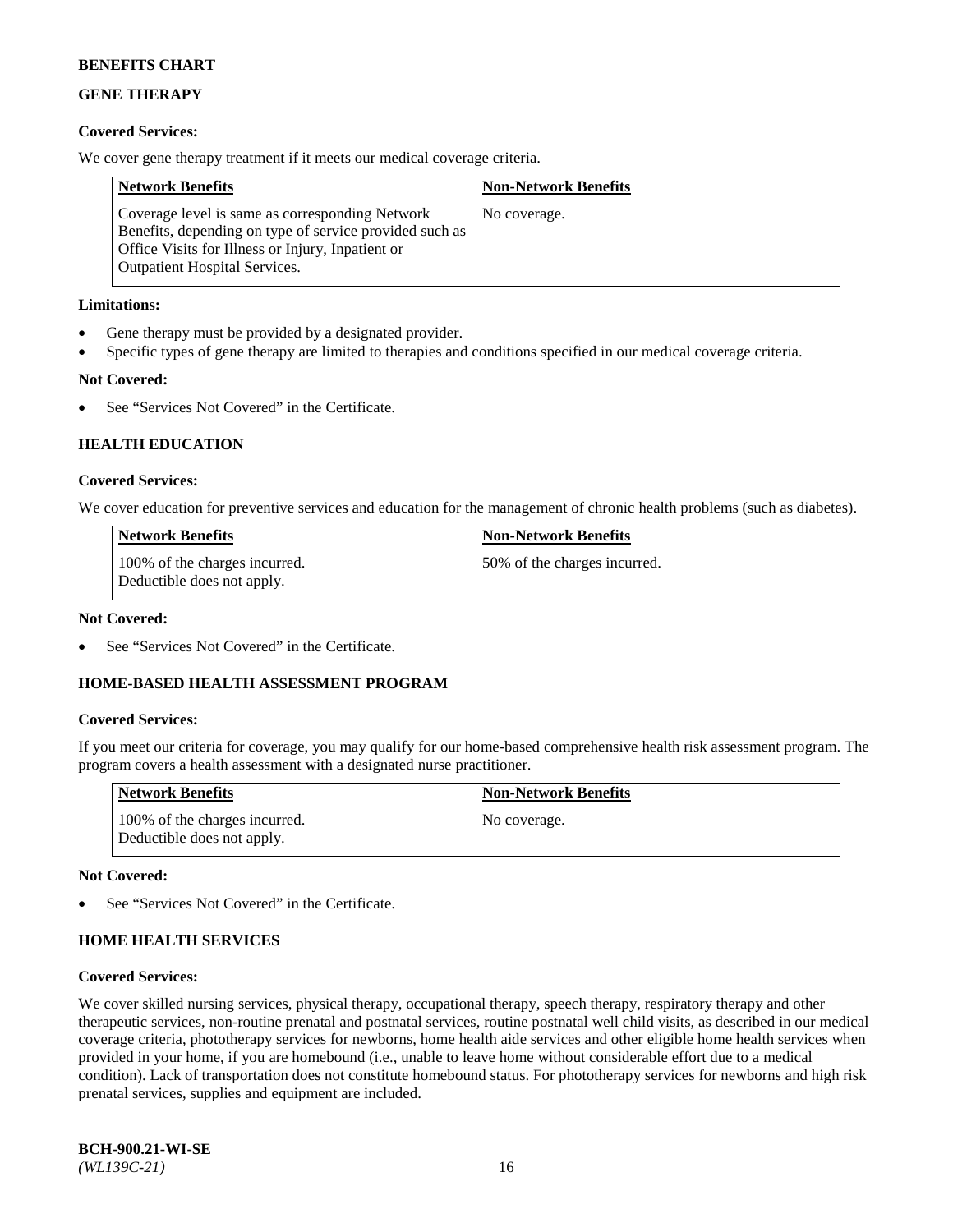We cover total parenteral nutrition/intravenous ("TPN/IV") therapy, equipment, supplies and drugs in connection with IV therapy. IV line care kits are covered under Durable Medical Equipment.

We cover palliative care benefits. Palliative care includes symptom management, education and establishing goals of care. We waive the requirement that you be homebound for a limited number of home visits for palliative care (as shown in this Benefits Chart), if you have a life-threatening, non-curable condition which has a prognosis of survival of two years or less. Additional palliative care visits are eligible under the home health services benefit if you are homebound and meet all other requirements defined in this section.

You do not need to be homebound to receive total parenteral nutrition/intravenous ("TPN/IV") therapy.

Home health services are eligible and covered only when:

- medically necessary; and
- provided as rehabilitative care, terminal care or maternity care; and
- ordered by a physician, and included in the written home care plan.

# **Physical Therapy, Occupational Therapy, Speech Therapy, Respiratory Therapy, Home Health Aide Services and Palliative Care**

*Primary Care Providers*

| <b>Network Benefits</b>                                                                                  | <b>Non-Network Benefits</b>  |
|----------------------------------------------------------------------------------------------------------|------------------------------|
| 100% of the charges incurred, subject to a<br>copayment of \$45 per visit.<br>Deductible does not apply. | 50% of the charges incurred. |

#### *Specialty Care Providers*

| Network Benefits                                                                                         | <b>Non-Network Benefits</b>  |
|----------------------------------------------------------------------------------------------------------|------------------------------|
| 100% of the charges incurred, subject to a<br>copayment of \$90 per visit.<br>Deductible does not apply. | 50% of the charges incurred. |

If more than one home health visit occurs in a day, a separate copayment applies to each. For example, if an occupational therapist and a physical therapist visit an Insured in the same day, a separate copayment will be charged for each visit.

#### **TPN/IV Therapy, Skilled Nursing Services, Non-Routine Prenatal/Postnatal Services, and Phototherapy**

| <b>Network Benefits</b>                                     | <b>Non-Network Benefits</b>   |
|-------------------------------------------------------------|-------------------------------|
| 100% of the charges incurred.<br>Deductible does not apply. | 50\% of the charges incurred. |

Each 24-hour visit (or shifts up to 24-hour visits) equals one visit and counts toward the Maximum visits for all other services shown below. Any visit that lasts less than 24 hours regardless of the length of the visit, will count as one visit toward the Maximum visits for all other services shown below. All visits must be medically necessary and benefit eligible.

### **Routine Prenatal/Postnatal Services and Child Health Supervision Services**

| <b>Network Benefits</b>                                     | <b>Non-Network Benefits</b>  |
|-------------------------------------------------------------|------------------------------|
| 100% of the charges incurred.<br>Deductible does not apply. | 50% of the charges incurred. |

# **Maximum Visits for Palliative Care**

If you are eligible to receive palliative care in the home and you are not homebound, there is a maximum of 12 visits per calendar year.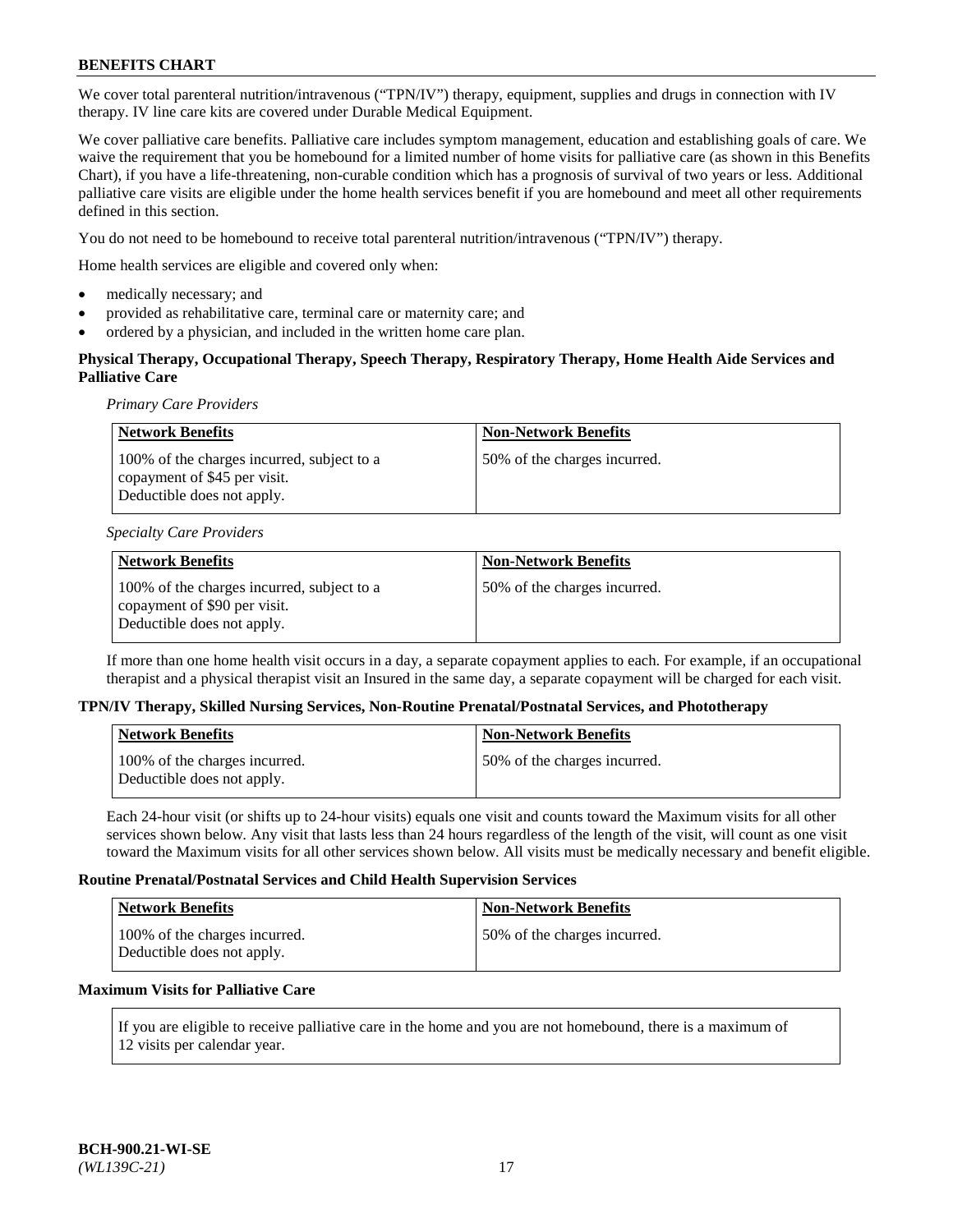# **Maximum Visits for All Services Other Than Palliative Care**

| <b>Network Benefits</b>      | <b>Non-Network Benefits</b>  |
|------------------------------|------------------------------|
| 60 visits per calendar year. | 30 visits per calendar year. |

Each visit provided under the Network Benefits and Non-Network Benefits counts toward the maximums shown under both Maximum visits sections. The routine postnatal well child visits do not count toward the visit limit.

### **Limitations:**

- Home health services are not provided as a substitute for a primary caregiver in the home or as relief (respite) for a primary caregiver in the home. We will not reimburse family members or residents in your home for the above services.
- A service shall not be considered a skilled nursing service merely because it is performed by, or under the direct supervision of, a licensed nurse. Where a service (such as tracheotomy suctioning or ventilator monitoring) or like services, can be safely and effectively performed by a non-medical person (or self-administered), without the direct supervision of a licensed nurse, the service shall not be regarded as a skilled nursing service, whether or not a skilled nurse actually provides the service. The unavailability of a competent person to provide a non-skilled service shall not make it a skilled service when a skilled nurse provides it. Only the skilled nursing component of so-called "blended" services (i.e. services which include skilled and non-skilled components) are covered under this Benefits Chart.

### **Not Covered:**

- Financial or legal counseling services.
- Housekeeping or meal services in your home.
- Private duty nursing services.
- Services provided by a family member or enrollee, or a resident in the enrollee's home.
- Vocational rehabilitation and recreational or educational therapy. Recreation therapy is therapy provided solely for the purpose of recreation, including, but not limited to: (a) requests for physical therapy or occupational therapy to improve athletic ability, and (b) braces or guards to prevent sports injuries.
- See "Services Not Covered" in the Certificate.

# **HOME HOSPICE SERVICES**

#### **Applicable Definitions:**

**Part-time.** This is up to two hours of service per day, more than two hours is considered continuous care.

**Continuous Care.** This is from two to twelve hours of service per day provided by a registered nurse, licensed practical nurse, or home health aide, during a period of crisis in order to maintain a terminally ill patient at home.

**Appropriate Facility.** This is a nursing home, hospice residence, or other inpatient facility.

**Custodial Care Related to Hospice Services.** This means providing assistance in the activities of daily living and the care needed by a terminally ill patient which can be provided by primary caregiver (i.e., family member or friend) who is responsible for the patient's home care.

#### **Covered Services:**

**Home Hospice Program.** We cover the services described below if you are terminally ill and accepted as a home hospice program participant. You must meet the eligibility requirements of the program, and elect to receive services through the home hospice program. The services will be provided in your home, with inpatient care available when medically necessary as described below. If you elect to receive hospice services, you do so in lieu of curative treatment for your terminal illness for the period you are enrolled in the home hospice program.

**Eligibility:** In order to be eligible to be enrolled in the home hospice program, you must: (1) be a terminally ill patient (prognosis of six months or less); (2) have chosen a palliative treatment focus (i.e., emphasizing comfort and supportive services rather than treatment attempting to cure the disease or condition); and (3) continue to meet the terminally ill prognosis as reviewed by our medical director or his or her designee over the course of care. You may withdraw from the home hospice program at any time.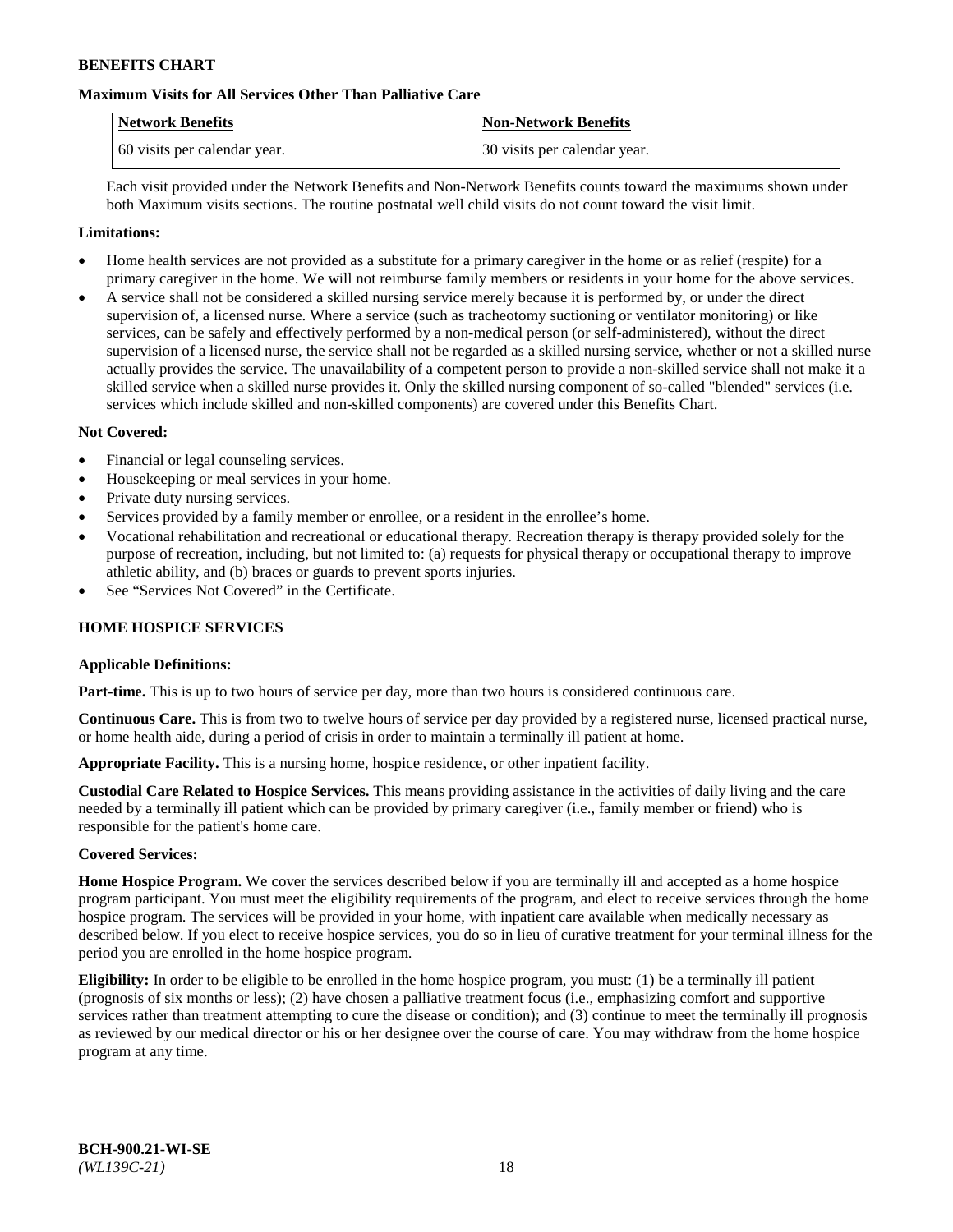**Eligible Services:** Hospice services include the following services provided in accordance with an approved hospice treatment plan.

- Home Health Services:
	- o Part-time care provided in your home by an interdisciplinary hospice team (which may include a physician, nurse, social worker, and spiritual counselor) and medically necessary home health services are covered.
	- o One or more periods of continuous care in your home or in a setting which provides day care for pain or symptom management, when medically necessary, will be covered.
- Inpatient Services: We cover medically necessary inpatient services.
- Other Services:
	- o Respite care is covered for care in your home or in an appropriate facility, to give your primary caregivers (i.e., family members or friends) rest and/or relief when necessary in order to maintain a terminally ill patient at home.
	- o Medically necessary medications for pain and symptom management.
	- Semi-electric hospital beds and other durable medical equipment are covered.
	- o Emergency and non-emergency care is covered.

| Network Benefits                                            | <b>Non-Network Benefits</b>  |
|-------------------------------------------------------------|------------------------------|
| 100% of the charges incurred.<br>Deductible does not apply. | 50% of the charges incurred. |

Respite care is limited to 5 days per episode, and respite care and continuous care combined are limited to 30 days.

### **Not Covered:**

- Financial or legal counseling services.
- Housekeeping or meal services in your home.
- Custodial or maintenance care related to hospice services, whether provided in the home or in a nursing home.
- Any service not specifically described as covered services under this home hospice services benefits.
- Any services provided by members of your family or residents in your home.
- See "Services Not Covered" in the Certificate.

# **HOSPITAL AND SKILLED NURSING FACILITY SERVICES**

#### **Covered Services:**

We cover services as described below.

#### **Medical or Surgical Hospital Services**

**Inpatient Hospital Services:** We cover the following medical or surgical services, for the treatment of acute illness or injury, which require the level of care only provided in an acute care facility. These services must be authorized by a physician.

Inpatient hospital services include: room and board; the use of operating or maternity delivery rooms; intensive care facilities; newborn nursery facilities; general nursing care, anesthesia, laboratory and diagnostic imaging services, radiation therapy, physical therapy, prescription drugs or other medications administered during treatment, blood and blood products (unless replaced), and blood derivatives, and other diagnostic or treatment related hospital services; physician and other professional medical and surgical services provided while in the hospital, including gender reassignment surgery that meets medical coverage criteria.

We cover, following a vaginal delivery, a minimum of 48 hours of inpatient care for the mother and newborn child. We cover, following a caesarean section delivery, a minimum of 96 hours of inpatient care for the mother and newborn child.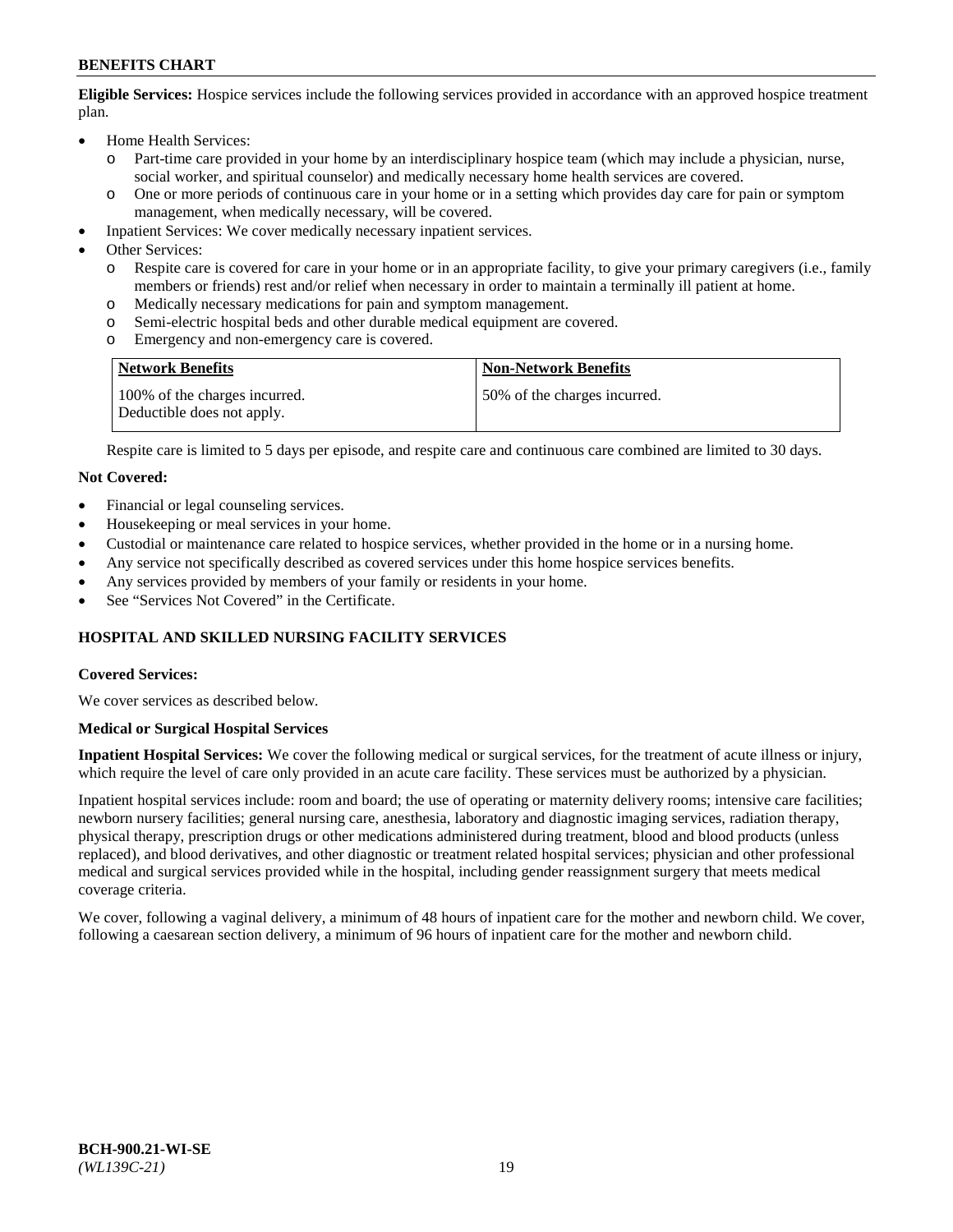Group health plans and health insurance issuers generally may not, under Federal law, restrict benefits for any hospital length of stay in connection with childbirth for the mother of newborn child to less than 48 hours following a vaginal delivery, or less than 96 hours following a caesarean section. However, Federal law generally does not prohibit the mother's or newborn's attending provider, after consulting with the mother, from discharging the mother or her newborn earlier than 48 hours (or 96 hours as applicable). In any case plans and issuers may not, under Federal law, require that a provider obtain authorization from the plan or the insurance issuer for prescribing a length of stay not in excess of 48 hours (or 96 hours).

| Network Benefits             | <b>Non-Network Benefits</b>  |
|------------------------------|------------------------------|
| 70% of the charges incurred. | 50% of the charges incurred. |

Each Insured's admission or confinement, including that of a newborn child, is separate and distinct from the admission or confinement of any other Insured.

**Outpatient Hospital, Ambulatory Care or Surgical Facility Services:** We cover the following medical and surgical services, for diagnosis or treatment of illness or injury on an outpatient basis. These services must be authorized by a physician.

Outpatient services include: use of operating rooms, maternity delivery rooms or other outpatient departments, rooms or facilities; and the following outpatient services: general nursing care, anesthesia, laboratory and diagnostic imaging services, radiation therapy, physical therapy, drugs administered during treatment, blood and blood products (unless replaced), and blood derivatives, and other diagnostic or treatment related outpatient services; physician and other professional medical and surgical services provided while an outpatient, including colonoscopies (starting at age 50, or under age 50 for people at high risk of colorectal cancer), and gender reassignment surgery that meets medical coverage criteria.

For Network Benefits, non-emergent, scheduled outpatient Magnetic Resonance Imaging (MRI) and Computed Tomography (CT) must be provided at a designated facility. Your physician or facility will obtain or verify prior authorization for these services, as needed.

To see the benefit level for diagnostic imaging services, laboratory services and physical therapy, see benefits under Diagnostic Imaging Services, Laboratory Services and Physical Therapy in this Benefits Chart.

| <b>Network Benefits</b>      | <b>Non-Network Benefits</b>  |
|------------------------------|------------------------------|
| 70% of the charges incurred. | 50% of the charges incurred. |

# **Skilled Nursing Facility Care:**

We cover room and board, daily skilled nursing and related ancillary services for post-acute treatment and rehabilitative care of illness or injury that meets medical coverage criteria. Rehabilitation services are limited to services where significant measurable progress is expected to occur within a reasonable period of time.

| <b>Network Benefits</b>                      | <b>Non-Network Benefits</b>                  |
|----------------------------------------------|----------------------------------------------|
| 70% of the charges incurred.                 | 150% of the charges incurred.                |
| Limited to a 30 day maximum per confinement. | Limited to a 30 day maximum per confinement. |

Each day of services provided under the Network Benefits and Non-Network Benefits, combined, applies toward the maximum shown above.

# **Not Covered:**

- Services for items for personal convenience, such as television rental, are not covered.
- See "Services Not Covered" in the Certificate.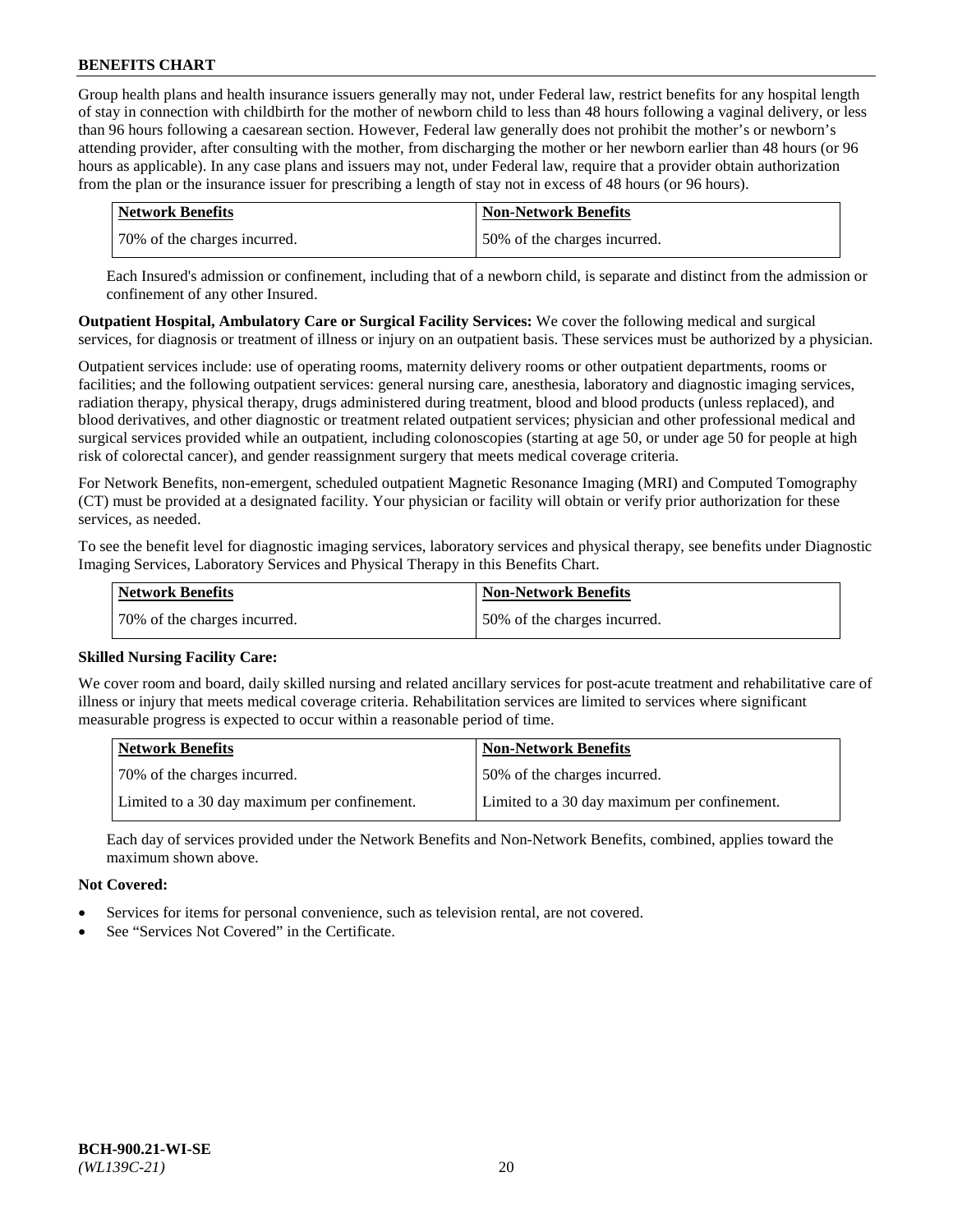# **INFERTILITY SERVICES**

# **Covered Services:**

We cover the diagnosis of infertility. These services include diagnostic procedures and tests provided in connection with an infertility evaluation, office visits and consultations to diagnose infertility.

| Network Benefits                                           | <b>Non-Network Benefits</b>  |
|------------------------------------------------------------|------------------------------|
| 70% of the charges incurred.<br>Deductible does not apply. | 50% of the charges incurred. |

Coverage is limited to office visits and consultations to diagnose infertility. Treatment is not covered.

# **Not Covered:**

- Treatment of infertility, including, but not limited to, office visits, laboratory, diagnostic imaging services, and drugs for the treatment of infertility; assisted reproduction, including, but not limited to, gamete intrafallopian tube transfer (GIFT), zygote intrafallopian tube transfer (ZIFT) intracytoplasmic sperm injection (ICSI), and/or in-vitro fertilization (IVF), and all charges associated with such procedures; reversal of sterilization; artificial insemination; and sperm, ova or embryo acquisition, retrieval or storage; however, we cover office visits and consultations to diagnose infertility.
- Services related to the establishment of surrogate pregnancy and fees for a surrogate.
- See "Services Not Covered" in the Certificate.

# **LABORATORY SERVICES**

### **Covered Services:**

We cover laboratory tests when ordered by a provider and provided in a clinic or outpatient hospital facility. This includes blood tests to detect lead exposure in children between the ages of 6 months and 72 months.

To see the benefit level for inpatient hospital or skilled nursing facility services, see benefits under "Inpatient Hospital and Skilled Nursing Facility Services" in this Benefits Chart.

**Prostate-specific antigen (PSA) test coverage.** We cover prostate cancer screening for men 40 years of age or over who are symptomatic or in a high-risk category and for all men 50 years of age or older. Coverage includes a prostate-specific antigen blood test and a digital rectal examination.

| <b>Network Benefits</b>                                     | <b>Non-Network Benefits</b>   |
|-------------------------------------------------------------|-------------------------------|
| 100% of the charges incurred.<br>Deductible does not apply. | 150% of the charges incurred. |

#### **All other laboratory services**

#### **Services for Illness or Injury**

| Network Benefits                                            | <b>Non-Network Benefits</b>  |
|-------------------------------------------------------------|------------------------------|
| 100% of the charges incurred.<br>Deductible does not apply. | 50% of the charges incurred. |

#### **Preventive Services**

Laboratory services associated with preventive services are covered at the benefit level shown in the "Preventive Services" section of this Benefits Chart.

# **Not Covered:**

See "Services Not Covered" in the Certificate.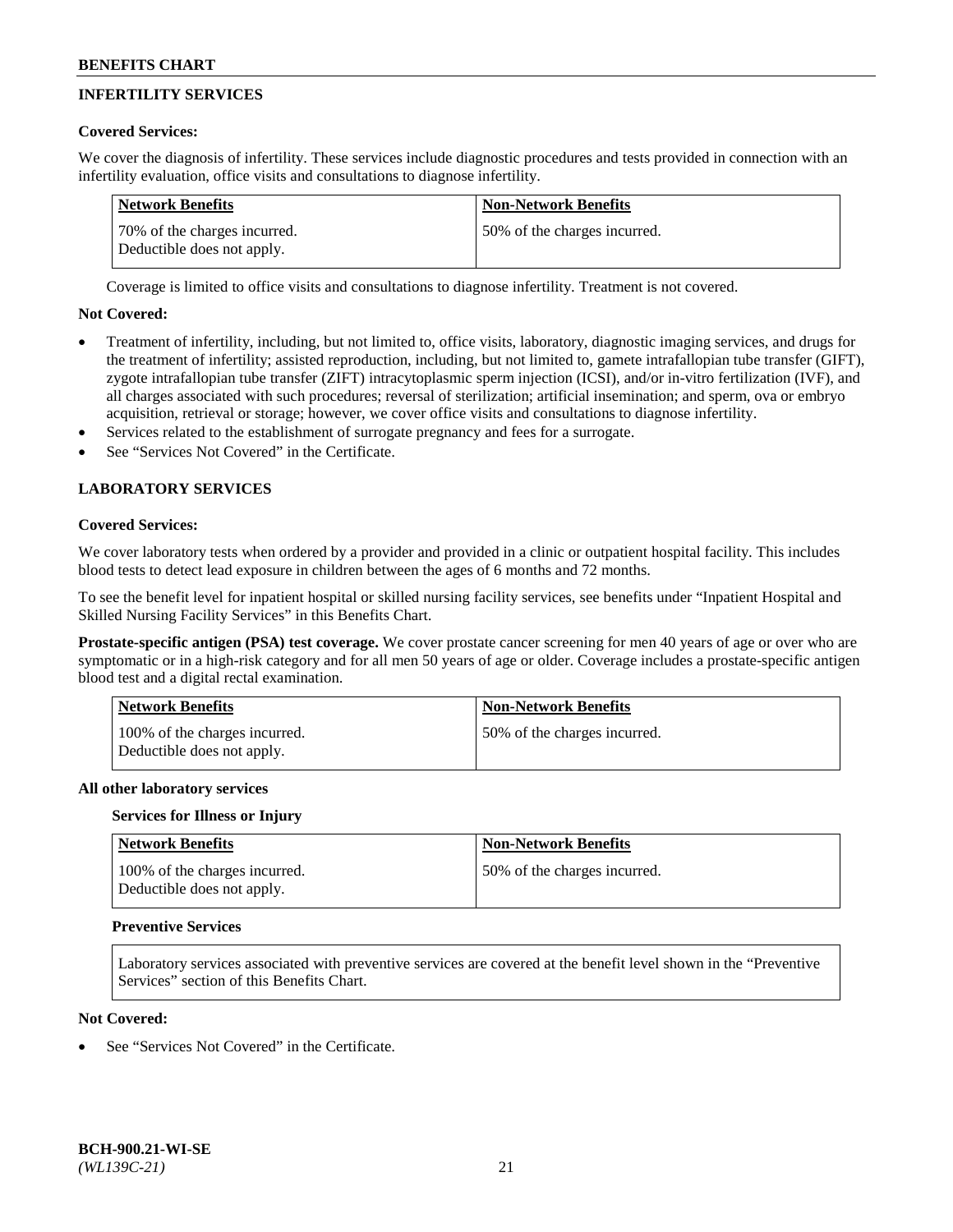# **MASTECTOMY RECONSTRUCTION BENEFIT**

## **Covered Services:**

We cover reconstruction of the breast on which the mastectomy has been performed; surgery and reconstruction of the other breast to produce symmetrical appearance, and prostheses and physical complications of all stages of mastectomy, including lymphedemas.

| <b>Network Benefits</b>                               | <b>Non-Network Benefits</b>                           |
|-------------------------------------------------------|-------------------------------------------------------|
| Coverage level is same as corresponding Network       | Coverage level is same as corresponding Non-Network   |
| Benefits, depending on type of service provided, such | Benefits, depending on type of service provided, such |
| as Office Visits for Illness or Injury, Inpatient or  | as Office Visits for Illness or Injury, Inpatient or  |
| <b>Outpatient Hospital Services.</b>                  | <b>Outpatient Hospital Services.</b>                  |

# **Not Covered:**

See "Services Not Covered" in the Certificate.

# **MEDICATION THERAPY DISEASE MANAGEMENT PROGRAM**

# **Covered Services:**

If you meet our criteria for coverage, you may qualify for our Medication Therapy Disease Management Program.

The program covers consultations with a designated Network pharmacist.

Covered services are based on established medical policies, which are subject to periodic review and modification by the medical directors. These medical policies (medical coverage criteria) are available by calling Member Services, or logging on to your "*my*HealthPartners" account at [healthpartners.com.](http://www.healthpartners.com/)

| Network Benefits                                            | <b>Non-Network Benefits</b> |
|-------------------------------------------------------------|-----------------------------|
| 100% of the charges incurred.<br>Deductible does not apply. | No coverage.                |

### **Not Covered:**

See "Services Not Covered" in the Certificate.

# **OFFICE VISITS FOR ILLNESS OR INJURY**

#### **Covered Services:**

We cover the following when medically necessary: professional medical and surgical services and related supplies, including biofeedback, of physicians and other health care providers; blood and blood products (unless replaced) and blood derivatives.

We cover diagnosis and treatment of illness or injury to the eyes. Where contact or eye glass lenses are prescribed as medically necessary for the post-operative treatment of cataracts or for the treatment of aphakia, or keratoconus, we cover the initial evaluation, lenses and fitting. Insureds must pay for lens replacement beyond the initial pair.

# **Office Visits**

*Primary Care Providers*

| Network Benefits                                                                                         | <b>Non-Network Benefits</b>  |
|----------------------------------------------------------------------------------------------------------|------------------------------|
| 100% of the charges incurred, subject to a<br>copayment of \$45 per visit.<br>Deductible does not apply. | 50% of the charges incurred. |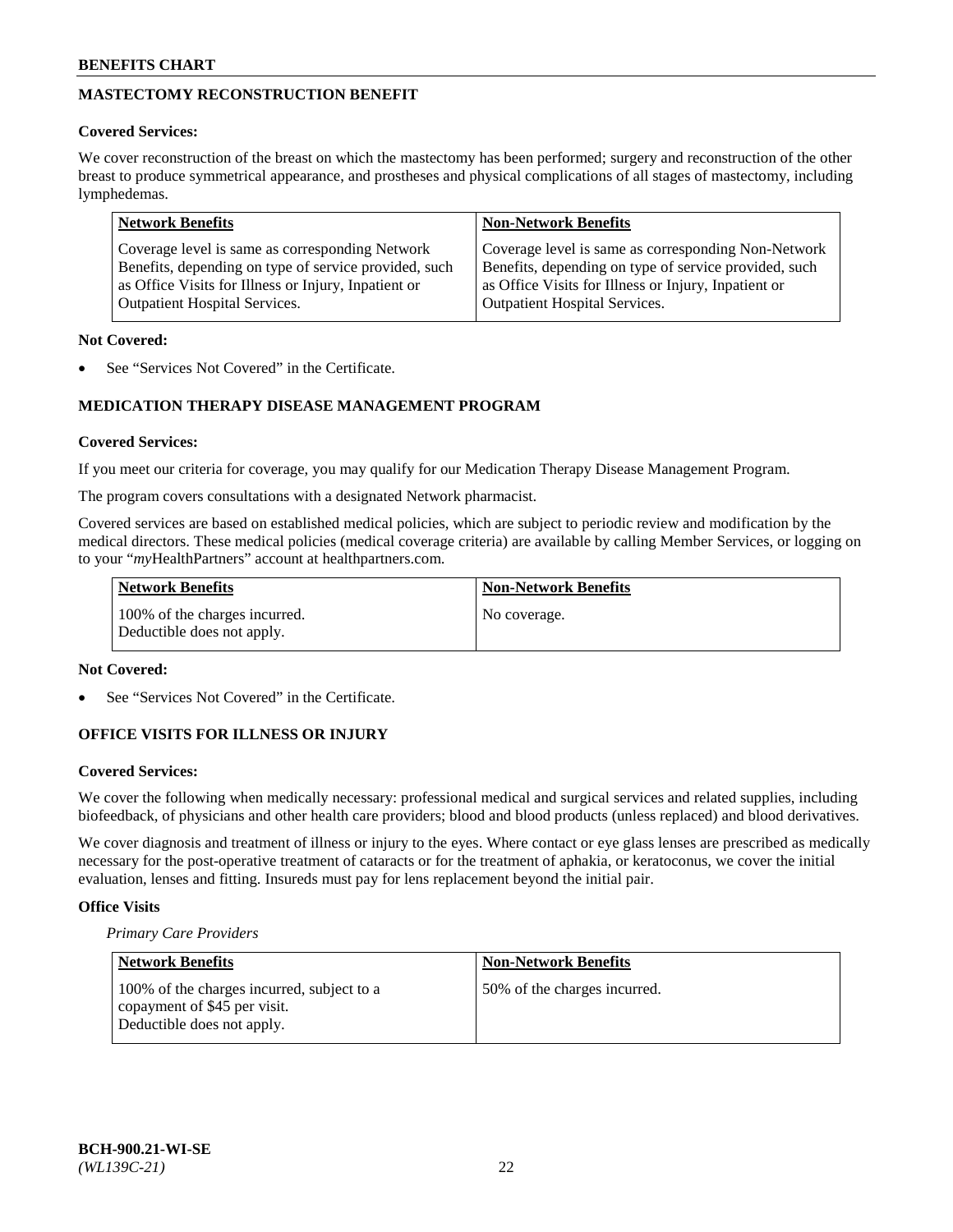*Specialty Care Providers*

| <b>Network Benefits</b>                                                                                  | <b>Non-Network Benefits</b>  |
|----------------------------------------------------------------------------------------------------------|------------------------------|
| 100% of the charges incurred, subject to a<br>copayment of \$90 per visit.<br>Deductible does not apply. | 50% of the charges incurred. |

# **Convenience Clinics**

| <b>Network Benefits</b>                                                                                  | <b>Non-Network Benefits</b>  |
|----------------------------------------------------------------------------------------------------------|------------------------------|
| 100% of the charges incurred, subject to a<br>copayment of \$20 per visit.<br>Deductible does not apply. | 50% of the charges incurred. |

## **Scheduled Telephone Visits**

| <b>Network Benefits</b>                                                                                  | <b>Non-Network Benefits</b>  |
|----------------------------------------------------------------------------------------------------------|------------------------------|
| 100% of the charges incurred, subject to a<br>copayment of \$20 per visit.<br>Deductible does not apply. | 50% of the charges incurred. |

# **E-Visits**

### **Access to Online Care through virtuwell a[t virtuwell.com](https://www.virtuwell.com/)**

| <b>Network Benefits</b>                                     | <b>Non-Network Benefits</b> |
|-------------------------------------------------------------|-----------------------------|
| 100% of the charges incurred.<br>Deductible does not apply. | Not applicable.             |

# **All Other E-Visits**

| <b>Network Benefits</b>                                                                                  | <b>Non-Network Benefits</b>  |
|----------------------------------------------------------------------------------------------------------|------------------------------|
| 100% of the charges incurred, subject to a<br>copayment of \$20 per visit.<br>Deductible does not apply. | 50% of the charges incurred. |

# **Injections Administered in a Physician's Office, other than immunizations**

### **Allergy Injections**

| <b>Network Benefits</b>                                                                                           | <b>Non-Network Benefits</b>  |
|-------------------------------------------------------------------------------------------------------------------|------------------------------|
| 100% of the charges incurred, subject to a<br>copayment of \$2 per date of service.<br>Deductible does not apply. | 50% of the charges incurred. |

# **All Other Injections**

| <b>Network Benefits</b>                                                                                           | <b>Non-Network Benefits</b>  |
|-------------------------------------------------------------------------------------------------------------------|------------------------------|
| 100% of the charges incurred, subject to a<br>copayment of \$2 per date of service.<br>Deductible does not apply. | 50% of the charges incurred. |

# **Not Covered:**

- Court ordered treatment, except as described in this Benefits Chart. Any resulting court ordered treatment for mental health services will be subject to the Certificate's requirement for medical necessity.
- See "Services Not Covered" in the Certificate.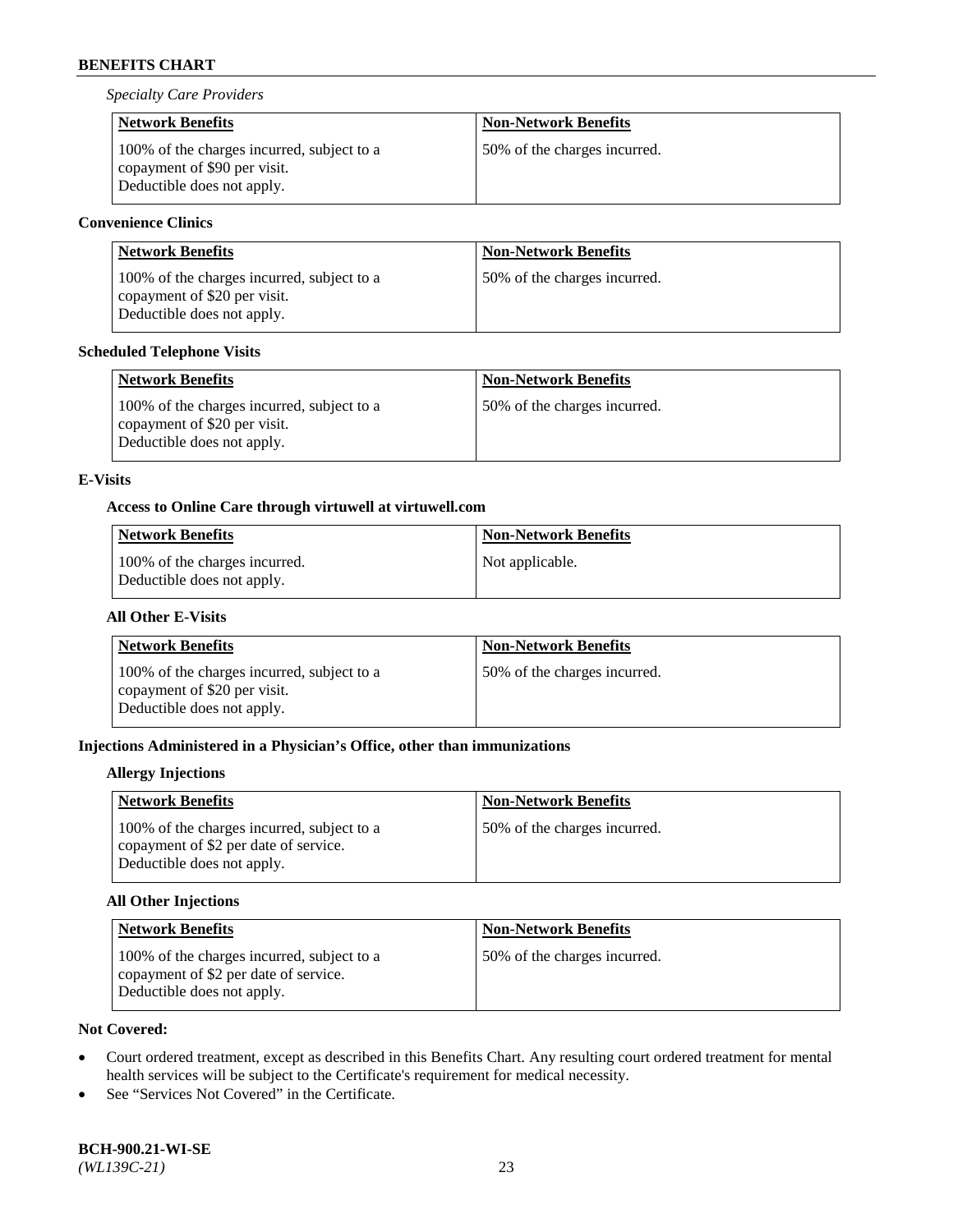# **PEDIATRIC EYEWEAR**

# **Covered Services:**

We cover pediatric eyewear for children under age 19, subject to our medical coverage criteria. Coverage under this provision will continue until the end of the month in which the child turns age 19. These medical policies (medical coverage criteria) are available by calling Member Services, or logging on to your "*my*HealthPartners" account a[t healthpartners.com.](https://www.healthpartners.com/hp/index.html)

| Network Benefits             | <b>Non-Network Benefits</b> |
|------------------------------|-----------------------------|
| 70% of the charges incurred. | No coverage.                |

Limited to one pair of eyeglasses (lenses and frames), or one pair of contact lenses per calendar year.

# **Not Covered:**

See "Services Not Covered" in the Certificate.

# **PHYSICAL THERAPY, OCCUPATIONAL THERAPY, SPEECH THERAPY AND OTHER SPECIFIED THERAPIES**

# **Covered Services:**

We cover the following physical therapy, occupational therapy and speech therapy services:

- Medically necessary rehabilitative care to correct the effects of illness or injury.
- Habilitative care rendered for congenital, developmental or medical conditions which have significantly limited the successful initiation of normal speech and normal motor development.

Massage therapy which is performed in conjunction with other treatment/modalities by a physical or occupational therapist is part of a prescribed treatment plan and is not billed separately is covered.

We cover services provided in a clinic. To see the benefit level for inpatient hospital or skilled nursing facility services, see benefits under "Inpatient Hospital and Skilled Nursing Facility Services".

# **Rehabilitative Care**

| <b>Network Benefits</b>                                                                                                                                                                                   | <b>Non-Network Benefits</b>                                                                                                   |
|-----------------------------------------------------------------------------------------------------------------------------------------------------------------------------------------------------------|-------------------------------------------------------------------------------------------------------------------------------|
| 100% of the charges incurred, subject to a<br>copayment of \$90 per visit.<br>Deductible does not apply.<br>Physical, Occupational and Speech Therapy are<br>limited to 20 visits each per calendar year. | 50% of the charges incurred.<br>Physical, Occupational and Speech Therapy are<br>limited to 20 visits each per calendar year. |

In addition to the services provided above, we cover a minimum of:

- 20 visits per calendar year for pulmonary rehabilitation therapy.
- 36 visits per calendar year for cardiac rehabilitation therapy.
- 30 visits per calendar year for post-cochlear implant aural therapy.
- 20 visits per calendar year for cognitive rehabilitation therapy.

The maximum number of visits is combined for Network Benefits and Non-Network Benefits.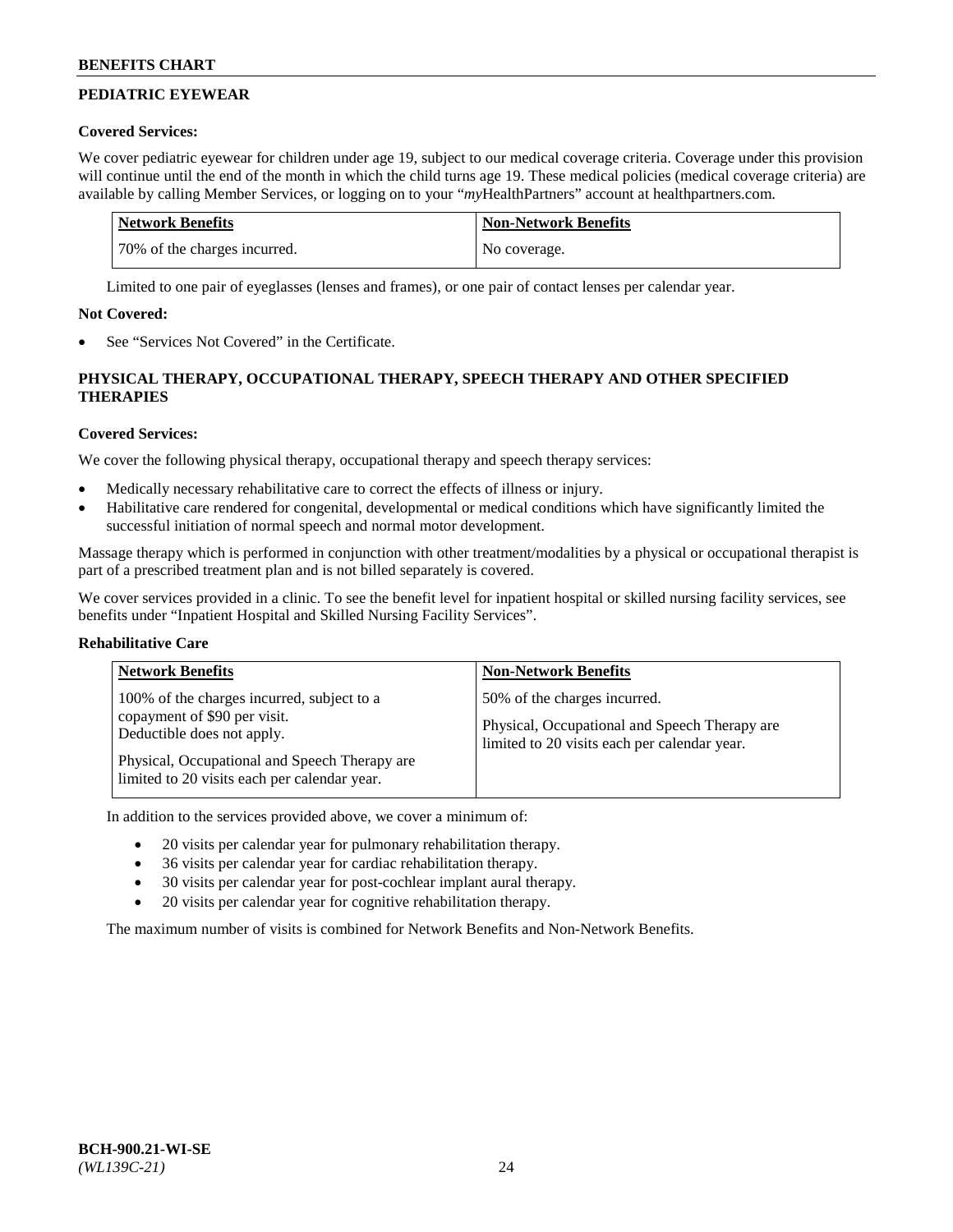### **Habilitative Services**

| <b>Network Benefits</b>                                                                                                                                                                                   | <b>Non-Network Benefits</b>                                                                                                   |
|-----------------------------------------------------------------------------------------------------------------------------------------------------------------------------------------------------------|-------------------------------------------------------------------------------------------------------------------------------|
| 100% of the charges incurred, subject to a<br>copayment of \$90 per visit.<br>Deductible does not apply.<br>Physical, Occupational and Speech Therapy are<br>limited to 20 visits each per calendar year. | 50% of the charges incurred.<br>Physical, Occupational and Speech Therapy are<br>limited to 20 visits each per calendar year. |

The maximum number of visits is combined for Network Benefits and Non-Network Benefits.

### **Not Covered:**

- Massage therapy for the purpose of comfort or convenience of the Insured.
- See "Services Not Covered" in the Certificate.

# **PRESCRIPTION DRUG SERVICES**

### **Covered Services:**

We cover prescription drugs and medications that can be self-administered or are administered in a physician's office.

We will refill a prescription for eye drops covered under this Benefits Chart if the Insured requests a refill and the original prescription specified that additional quantities would be needed, providing the refill request does not exceed the quantities needed, and the following conditions are met:

- If the Insured requests a 30-day refill supply, the request must be made between 22 and 30 days of the later of (a) the original date that the prescription was distributed to the insured or (b) the date that the most recent refill was distributed to the Insured; or
- If the Insured requests a 90-day refill supply, the request must be made between 67 and 90 days of the later of (a) the original date that the prescription was distributed to the insured or (b) the date that the most recent refill was distributed to the Insured.

#### **For Network Benefits, drugs and medications must be obtained at a Network pharmacy.**

#### **Outpatient Drugs (except as specified below)**

| <b>Network Benefits</b>                                                                                                                                                                                           | <b>Non-Network Benefits</b>  |
|-------------------------------------------------------------------------------------------------------------------------------------------------------------------------------------------------------------------|------------------------------|
| 100% of the charges incurred, subject to a copayment of<br>\$5 for generic low cost formulary drugs and 100% of<br>the charges incurred, subject to a copayment of \$25 for<br>generic high cost formulary drugs. | 50% of the charges incurred. |
| Brand name formulary drugs are covered at 100% of the<br>charges incurred, subject to a copayment of \$60.                                                                                                        |                              |
| In no event will your cost for a formulary insulin drug<br>exceed \$25.                                                                                                                                           |                              |
| Non-formulary drugs are covered at 100% of the<br>charges incurred, subject to a copayment of \$150.                                                                                                              |                              |
| Deductible does not apply.                                                                                                                                                                                        |                              |

**Oral chemotherapy drugs** are included on the Specialty Drug List. However, you pay the applicable outpatient drug copayment. As required by Wisconsin law, your maximum copayment will not be more than \$100 per prescription for a 31-day supply.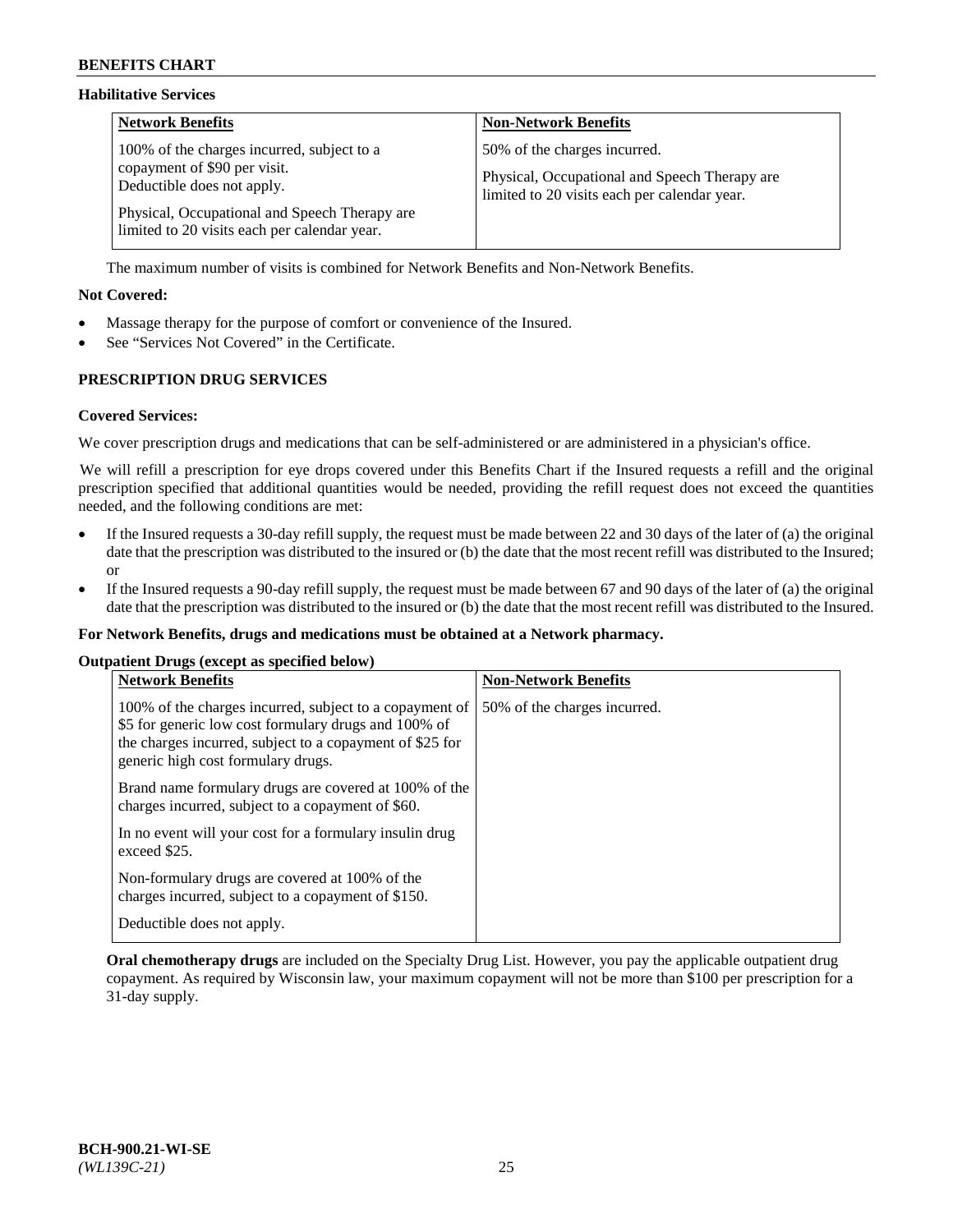### **Mail Order Drugs**

| <b>Network Benefits</b>                                                                                                                                                                                                    | <b>Non-Network Benefits</b>           |
|----------------------------------------------------------------------------------------------------------------------------------------------------------------------------------------------------------------------------|---------------------------------------|
| For your convenience, you may also get up to a 93-day<br>supply of outpatient prescription drugs that can be self-<br>administered through the designated mail order service.                                              | See Network Mail Order Drugs Benefit. |
| New prescriptions to treat certain chronic conditions<br>and trial drugs will be limited to quantity limits<br>described at the end of this section. You will have to<br>pay one copayment for your initial 31-day supply. |                                       |
| Specialty Drugs are not available through the mail order<br>service.                                                                                                                                                       |                                       |

# **Tobacco Cessation Drugs are covered for all FDA approved tobacco cessation drugs**

| <b>Network Benefits</b>                                     | <b>Non-Network Benefits</b>  |
|-------------------------------------------------------------|------------------------------|
| 100% of the charges incurred.<br>Deductible does not apply. | 50% of the charges incurred. |

#### **Contraceptive Drugs**

| <b>Network Benefits</b>                                                                                                                                         | <b>Non-Network Benefits</b>  |
|-----------------------------------------------------------------------------------------------------------------------------------------------------------------|------------------------------|
| 100% of the charges incurred for formulary drugs.<br>Deductible does not apply.                                                                                 | 50% of the charges incurred. |
| If a physician requests that a non-formulary<br>contraceptive drug be dispensed as written, the drug<br>will be covered at 100%, not subject to the deductible. |                              |

#### **Specialty Drugs which are Self-Administered**

| <b>Network Benefits</b>                                                                                              | <b>Non-Network Benefits</b> |
|----------------------------------------------------------------------------------------------------------------------|-----------------------------|
| 80% of the charges incurred.<br>Deductible does not apply.                                                           | No coverage.                |
| Specialty Drugs are limited to drugs on the Specialty<br>Drug List and must be obtained from a designated<br>vendor. |                             |

**Oral chemotherapy drugs** are included on the Specialty Drug List. However, you pay the applicable outpatient drug copayment. As required by Wisconsin law, your maximum copayment will not be more than \$100 per prescription for a 31-day supply.

#### **Limitations:**

- Certain drugs may require prior authorization as indicated on the formulary. HealthPartners may require prior authorization for the drug and also the site where the drug will be provided. Certain drugs are subject to our utilization review process and quantity limits.
- Certain non-formulary drugs require prior authorization. In addition, certain drugs may be subject to any quantity limits applied as part of our trial program.
- If an Insured requests a brand name drug when there is a generic equivalent, the brand name drug will be covered up to the charge that would apply to the generic drug, minus any required copayment. If a physician requests that a brand name drug be dispensed as written, the drug will be paid at the non-formulary benefit.
- We may require insureds to try over-the-counter (OTC) drug alternatives before approving more costly formulary prescription drugs.
- Unless otherwise specified in the Prescription Drug Services" section, you may receive up to a 31-day supply per prescription.
- A 93-day supply will be covered and dispensed only at pharmacies that participate in our extended day supply program.

**BCH-900.21-WI-SE**  *(WL139C-21)* 26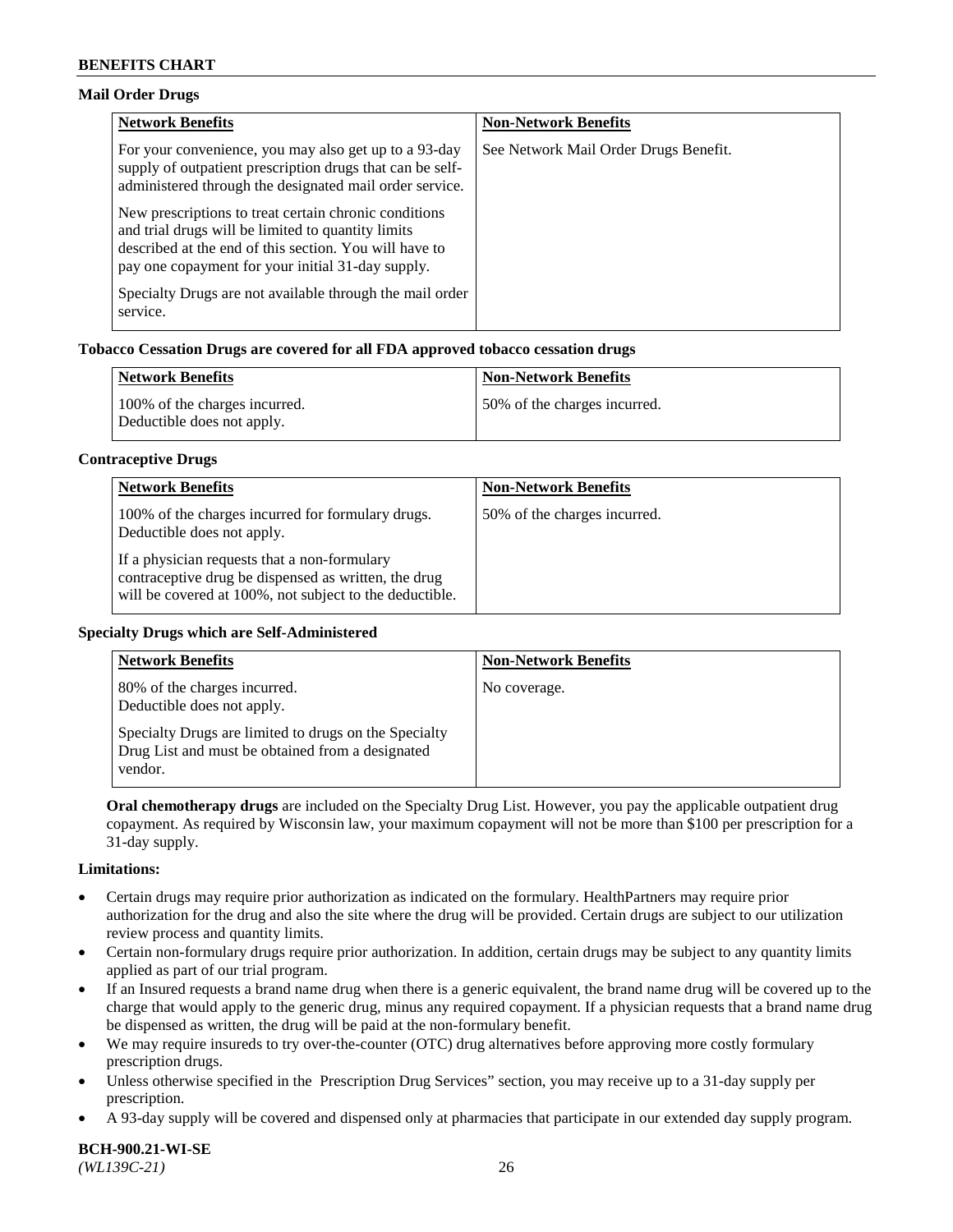- New prescriptions to treat certain chronic conditions are limited to a 31-day supply.
- No more than a 31-day supply of specialty drugs will be covered and dispensed at a time unless it's a manufacturer supplied drug that cannot be split that supplies the member with more than a 31-day supply.
- If a copayment is required, you must pay one copayment for each 31-day supply, or portion thereof. **Not Covered:**
- Replacement of prescription drugs, medications, equipment and supplies due to loss, damage or theft.
- Nonprescription (over-the-counter) drugs or medications, including, but not limited to, vitamins, supplements, homeopathic remedies, and non-FDA approved drugs, unless listed on the formulary and prescribed by a physician or legally authorized health care provider under applicable state and federal law. This exclusion does not include over-thecounter contraceptives for women as allowed under the Affordable Care Act when the Insured obtains a prescription for the item. In addition, if the Insured obtains a prescription, this exclusion does not include aspirin to prevent cardiovascular disease for men and women of certain ages; folic acid supplements for women who may become pregnant; fluoride chemoprevention supplements for children without fluoride in their water source; and iron supplements for children age 6-12 who are at risk for anemia.
- All drugs for the treatment of sexual dysfunction.
- All drugs for the treatment of growth deficiency.
- All drugs for the treatment of infertility.
- Medical cannabis.
- Drugs on the Excluded Drug List. The Excluded Drug List includes select drugs within a therapy class that are not eligible for coverage. This includes drugs that may be excluded for certain indications. The Excluded Drug List is available at [healthpartners.com.](http://www.healthpartners.com/)
- Drugs that are newly approved by the FDA until they are reviewed and approved by HealthPartners Pharmacy and Therapeutics Committee.
- Medical devices approved by the FDA will not be covered under the Prescription Drug Services section unless they are on our formulary. Covered medical devices are generally submitted and reimbursed under your medical benefits.
- See "Services Not Covered" in the Certificate.

# **PREVENTIVE SERVICES**

#### **Applicable Definitions:**

**Routine Preventive Services** are routine health care services that include screenings, check-ups and counseling to prevent illness, disease or other health problems before symptoms occur.

**Diagnostic Services** are services to help a provider understand your symptoms, diagnose illness and decide what treatment may be needed. They may be the same services that are listed as preventive services, but they are being used as diagnostic services. Your provider will determine if these services are preventive or diagnostic. These services are not preventive if received as part of a visit to diagnose, manage or maintain an acute or chronic medical condition, illness or injury. When that occurs, unless otherwise indicated below, standard deductibles, copayments or coinsurance apply.

#### **Covered Services:**

We cover preventive services that meet any of the requirements under the Affordable Care Act (ACA) shown in the bulleted items below. These preventive services are covered at 100% under the Network Benefits with no deductible, copayments or coinsurance. (If a preventive service is not required by the ACA and it is covered at a lower benefit level, it will be specified below.) Preventive benefits mandated under the ACA are subject to periodic review and modification. Changes would be effective in accordance with the federal rules. Preventive services mandated by the ACA include:

- Evidence-based items or services that have in effect a rating of A or B in the current recommendations of the United States Preventive Services Task Force with respect to the individual;
- Immunizations for routine use in children, adolescents, and adults that have in effect a recommendation from the Advisory Committee on Immunization Practices of the Centers for Disease Control and Prevention with respect to the individual;
- With respect to infants, children, and adolescents, evidence-informed preventive care and screenings provided for in comprehensive guidelines supported by the Health Resources and Services Administration; and
- With respect to women, preventive care and screenings provided for in comprehensive guidelines supported by the Health Resources and Services Administration.

Covered services are based on established medical policies, which are subject to periodic review and modification by the medical or dental directors. These medical policies (medical coverage criteria) are available by calling Member Services, or logging on to your "*my*HealthPartners" account at [healthpartners.com.](https://www.healthpartners.com/hp/index.html)

**BCH-900.21-WI-SE**  *(WL139C-21)* 27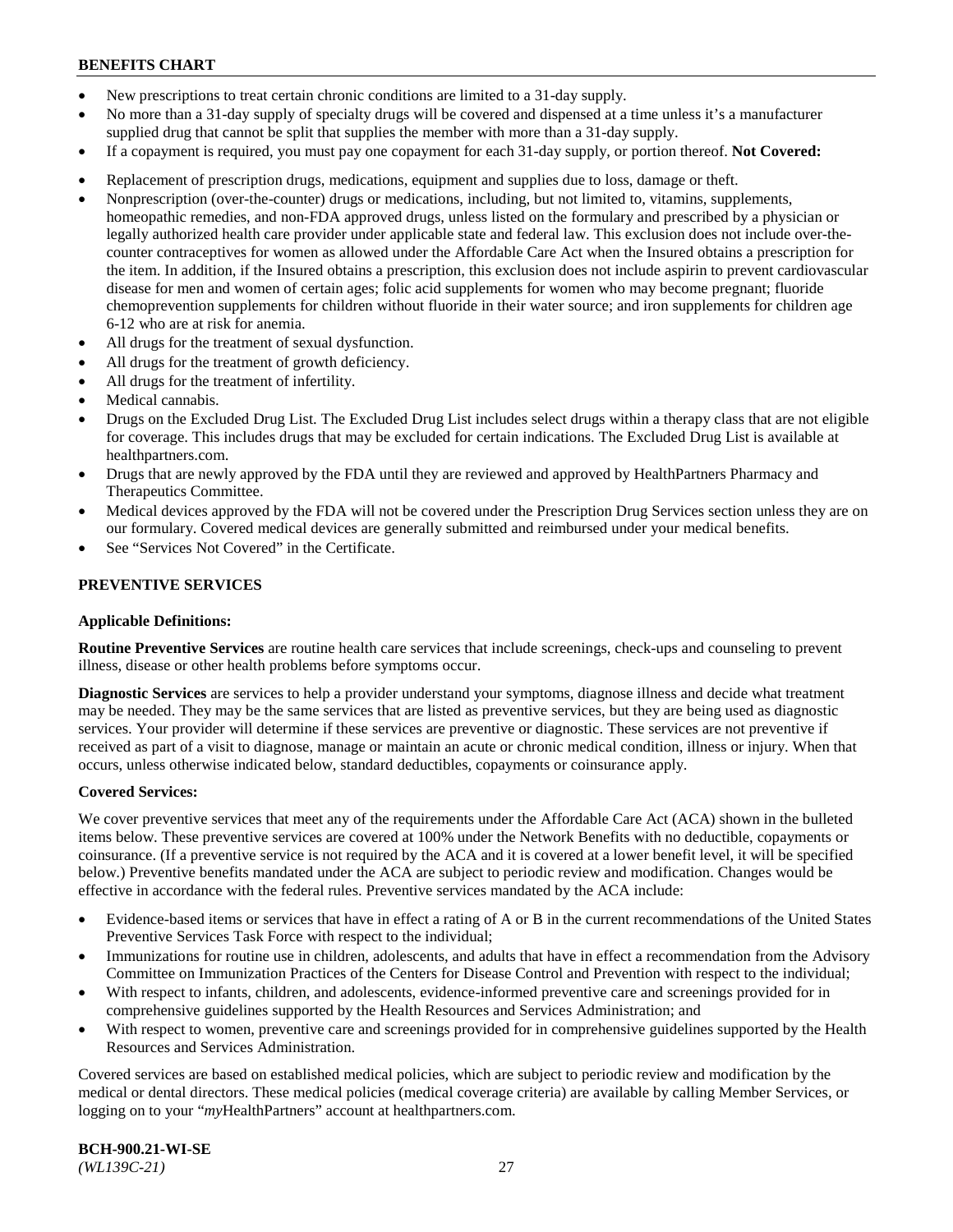# **ACA and state mandated preventive services are covered as follows:**

**Routine Health Exams and Periodic Health Assessments.** A physician or health care provider will counsel you as to how often health assessments are needed based on age, sex and health status. This includes screening and counseling for tobacco cessation and all FDA approved tobacco cessation medications including over-the-counter drugs (as shown in the Prescription Drug Services section).

| Network Benefits                                            | <b>Non-Network Benefits</b>  |
|-------------------------------------------------------------|------------------------------|
| 100% of the charges incurred.<br>Deductible does not apply. | 50% of the charges incurred. |

**Child Health Supervision Services.** This includes pediatric preventive services such as newborn screenings, appropriate immunizations, developmental assessments and laboratory services appropriate to the age of the child from birth to 72 months and appropriate immunizations to age 18.

| <b>Network Benefits</b>                                     | <b>Non-Network Benefits</b>  |
|-------------------------------------------------------------|------------------------------|
| 100% of the charges incurred.<br>Deductible does not apply. | 50% of the charges incurred. |

### **Routine Prenatal Care and Exams**

| <b>Network Benefits</b>                                     | <b>Non-Network Benefits</b>   |
|-------------------------------------------------------------|-------------------------------|
| 100% of the charges incurred.<br>Deductible does not apply. | 150% of the charges incurred. |

**Routine Postnatal Care.** This includes health exams, assessments, education and counseling relating to the period immediately after childbirth.

| <b>Network Benefits</b>                                     | <b>Non-Network Benefits</b>  |
|-------------------------------------------------------------|------------------------------|
| 100% of the charges incurred.<br>Deductible does not apply. | 50% of the charges incurred. |

**Routine Screening Procedures for Cancer.** This includes colorectal screening starting at age 50 and under age 50 for people at high risk of colorectal cancer. This also includes cancer screenings recommended by the USPSTF with an A or B rating. Women's preventive health services below describe additional routine screening procedures for cancer.

| <b>Network Benefits</b>                                     | <b>Non-Network Benefits</b>  |
|-------------------------------------------------------------|------------------------------|
| 100% of the charges incurred.<br>Deductible does not apply. | 50% of the charges incurred. |

**Professional Voluntary Family Planning Services.** This includes services to prevent or delay a pregnancy, including counseling and education. Services must be provided by a licensed provider.

| Network Benefits                                            | <b>Non-Network Benefits</b>  |
|-------------------------------------------------------------|------------------------------|
| 100% of the charges incurred.<br>Deductible does not apply. | 50% of the charges incurred. |

# **Adult Immunizations**

| <b>Network Benefits</b>                                     | Non-Network Benefits         |
|-------------------------------------------------------------|------------------------------|
| 100% of the charges incurred.<br>Deductible does not apply. | 50% of the charges incurred. |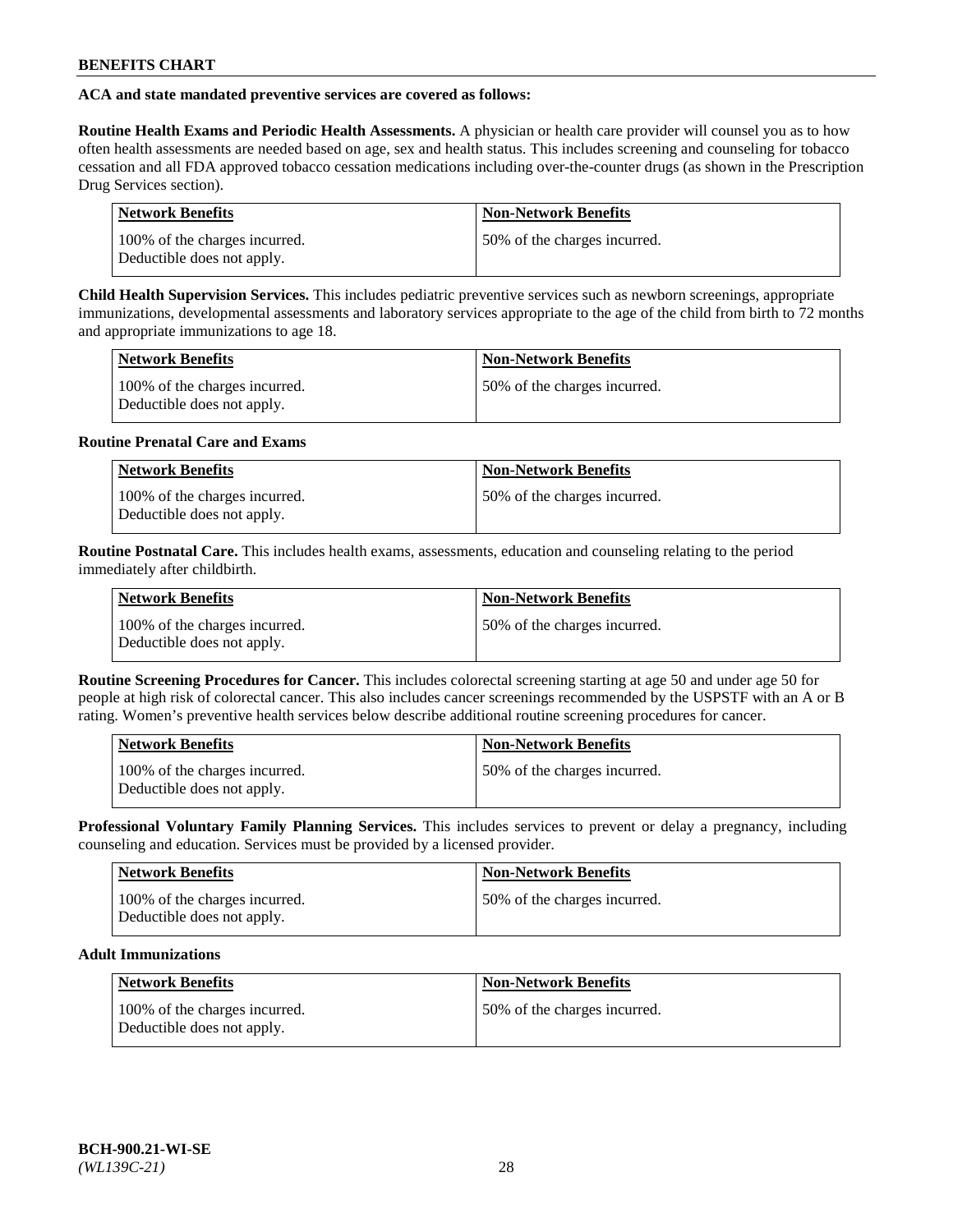**Women's Preventive Health Services.** This includes mammograms, screenings for cervical cancer (pap smears), breast pumps, human papillomavirus (HPV) testing, counseling for sexually transmitted infections, counseling and screening for human immunodeficiency virus (HIV), and all FDA approved contraceptive methods as prescribed by a doctor, sterilization procedures, education and counseling (see the Prescription Drug Services section for coverage of oral contraceptive drugs). We also provide genetic screening for BRCA if someone in your family has the gene or you have a diagnosis of cancer.

The U.S. Preventive Services Task Force (USPSTF) recommends screening mammography, with or without clinical breast examination (CBE), every 1-2 years for women aged 40 and older. For women age 50 and older, we cover an annual mammogram.

| Network Benefits                                            | <b>Non-Network Benefits</b>  |
|-------------------------------------------------------------|------------------------------|
| 100% of the charges incurred.<br>Deductible does not apply. | 50% of the charges incurred. |

**Obesity Screening and Management.** We cover obesity screening and counseling for all ages during a routine preventive care exam. If you are age 18 or older and have a body mass index of 30 or more, we also cover intensive obesity management to help you lose weight. Your primary care doctor can coordinate these services.

| Network Benefits                                            | <b>Non-Network Benefits</b>  |
|-------------------------------------------------------------|------------------------------|
| 100% of the charges incurred.<br>Deductible does not apply. | 50% of the charges incurred. |

**Preventive Medications.** We cover preventive medications currently recommended by USPSTF with an A or B rating if they are prescribed by your medical provider and they are listed on our formulary. Preventive medications are subject to periodic review and modification. Changes would be effective in accordance with the federal rules and reflected in our current medical coverage criteria for preventive care services.

| <b>Network Benefits</b>                                     | <b>Non-Network Benefits</b>  |
|-------------------------------------------------------------|------------------------------|
| 100% of the charges incurred.<br>Deductible does not apply. | 50% of the charges incurred. |

**In addition to any ACA or state mandated preventive services referenced above, we cover the following eligible services:**

# **Routine Eye and Hearing Exams**

| <b>Network Benefits</b>                                     | <b>Non-Network Benefits</b>  |
|-------------------------------------------------------------|------------------------------|
| 100% of the charges incurred.<br>Deductible does not apply. | 50% of the charges incurred. |

**Ovarian Cancer Surveillance Test for Women who are at Risk.** "At risk for ovarian cancer" means (1) having a family history that includes any of the following: one or more first-degree or second-degree relatives with ovarian cancer, clusters of female relatives with breast cancer or nonpolyposis colorectal cancer; or (2) testing positive for BRCA1 or BRCA2 mutations. "Surveillance test for ovarian cancer" means annual screening using CA-125 serum tumor marker testing, transvaginal ultrasound, pelvic examination or other proven ovarian screening tests currently being evaluated by the federal Food and Drug Administration or by the National Cancer Institute.

| <b>Network Benefits</b>                               | <b>Non-Network Benefits</b>                           |
|-------------------------------------------------------|-------------------------------------------------------|
| Coverage level is same as corresponding Network       | Coverage level is same as corresponding Non-Network   |
| Benefits, depending on type of service provided, such | Benefits, depending on type of service provided, such |
| as Diagnostic Imaging Services, Laboratory Services   | as Diagnostic Imaging Services, Laboratory Services   |
| or Office Visits for Illness or Injury, or Preventive | or Office Visits for Illness or Injury, or Preventive |
| Services.                                             | Services.                                             |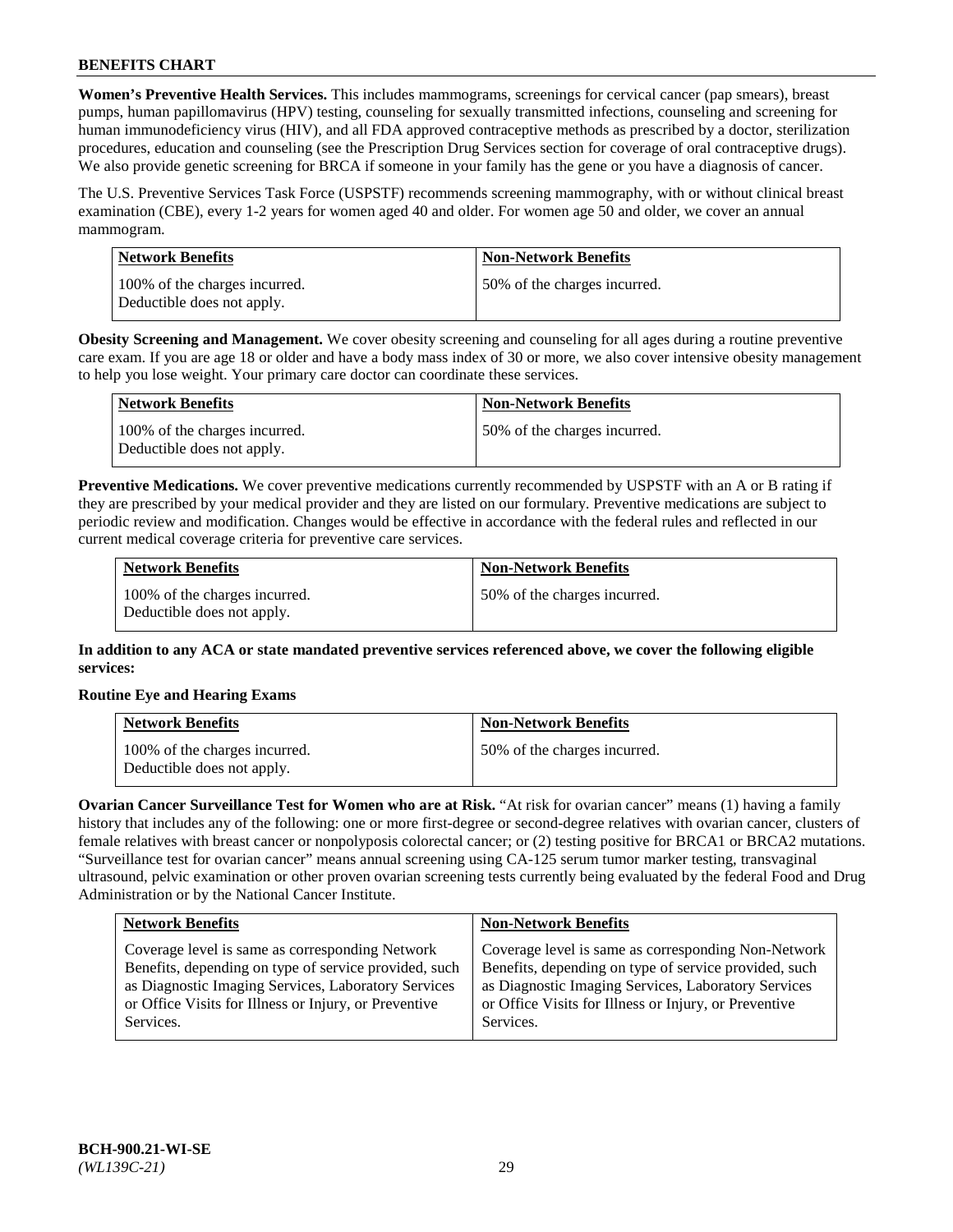### **Limitations:**

• Services are not preventive if received as part of a visit to diagnose, manage or maintain an acute or chronic medical condition, illness or injury. When that occurs, unless otherwise indicated above, standard deductibles, copayments or coinsurance apply.

### **Not Covered:**

See "Services Not Covered" in the Certificate.

# **TRANSPLANT SERVICES**

### **Applicable Definitions:**

**Autologous.** This is when the source of cells is from the individual's own marrow or stem cells.

**Allogeneic.** This is when the source of cells is from a related or unrelated donor's marrow or stem cells.

**Allogeneic Bone Marrow Transplant.** This is when the bone marrow is harvested from the related or unrelated donor and stored. The patient undergoes treatment which includes tumor ablation with high-dose chemotherapy and/or radiation. The bone marrow is reinfused (transplanted).

**Autologous Bone Marrow Transplant.** This is when the bone marrow is harvested from the individual and stored. The patient undergoes treatment which includes tumor ablation with high-dose chemotherapy and/or radiation. The bone marrow is reinfused (transplanted).

**Autologous/Allogeneic Stem Cell Support.** This is a treatment process that includes stem cell harvest from either bone marrow or peripheral blood, tumor ablation with high-dose chemotherapy and/or radiation, stem cell reinfusion, and related care. Autologous/allogeneic bone marrow transplantation and high dose chemotherapy with peripheral stem cell rescue/support are considered to be autologous/allogeneic stem cell support.

**Designated Transplant Center.** This is any health care provider, group or association of health care providers designated by us to provide services, supplies or drugs for specified transplants for our Insureds.

**Transplant Services.** This is transplantation (including retransplants) of the human organs or tissue listed below, including all related post-surgical treatment, follow-up care and drugs and multiple transplants for a related cause. Transplant services do not include other organ or tissue transplants or surgical implantation of mechanical devices functioning as a human organ, except surgical implantation of an FDA approved Ventricular Assist Device (VAD) or total artificial heart, functioning as a temporary bridge to heart transplantation.

Prior authorization is required prior to consultation to support coordination of care and benefits.

# **Covered Services:**

We cover eligible transplant services (as defined above) while you are covered under the Certificate. Transplants that will be considered for coverage are limited to the following:

- Kidney transplants for end-stage disease.
- Cornea transplants for end-stage disease.
- Heart transplants for end-stage disease.
- Lung transplants or heart/lung transplants for: (1) primary pulmonary hypertension; (2) Eisenmenger's syndrome; (3) endstage pulmonary fibrosis; (4) alpha 1 antitrypsin disease; (5) cystic fibrosis; and (6) emphysema.
- Liver transplants for: (1) biliary atresia in children; (2) primary biliary cirrhosis; (3) post-acute viral infection (including hepatitis A, hepatitis B antigen e negative and hepatitis C) causing acute atrophy or post-necrotic cirrhosis; (4) primary sclerosing cholangitis; (5) alcoholic cirrhosis; and (6) hepatocellular carcinoma.
- Allogeneic bone marrow transplants or peripheral stem cell support associated with high dose chemotherapy for: (1) acute myelogenous leukemia; (2) acute lymphocytic leukemia; (3) chronic myelogenous leukemia; (4) severe combined immunodeficiency disease; (5) Wiskott-Aldrich syndrome; (6) aplastic anemia; (7) sickle cell anemia; (8) non-relapsed or relapsed non-Hodgkin's lymphoma; (9) multiple myeloma; and (10) testicular cancer.
- Autologous bone marrow transplants or peripheral stem cell support associated with high-dose chemotherapy for: (1) acute leukemias; (2) non-Hodgkin's lymphoma; (3) Hodgkin's disease; (4) Burkitt's lymphoma; (5) neuroblastoma; (6) multiple myeloma; (7) chronic myelogenous leukemia; and (8) non-relapsed non-Hodgkin's lymphoma.
- Pancreas transplants for simultaneous pancreas-kidney transplants for diabetes, pancreas after kidney, living related segmental simultaneous pancreas kidney transplantation and pancreas transplant alone.